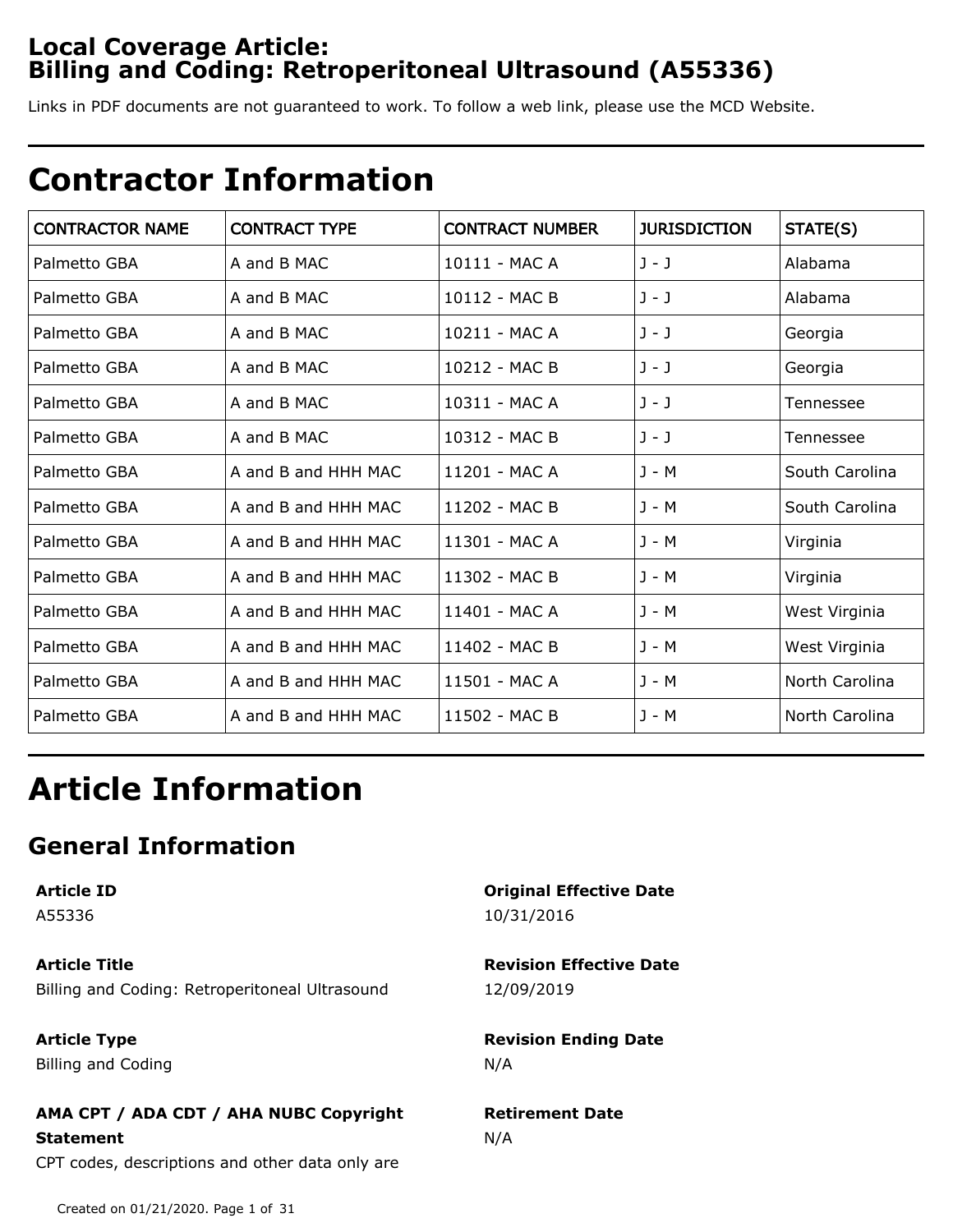copyright 2019 American Medical Association. All Rights Reserved. Applicable FARS/HHSARS apply.

Current Dental Terminology © 2019 American Dental Association. All rights reserved.

Copyright © 2019, the American Hospital Association, Chicago, Illinois. Reproduced with permission. No portion of the AHA copyrighted materials contained within this publication may be copied without the express written consent of the AHA. AHA copyrighted materials including the UB-04 codes and descriptions may not be removed, copied, or utilized within any software, product, service, solution or derivative work without the written consent of the AHA. If an entity wishes to utilize any AHA materials, please contact the AHA at 312-893-6816. Making copies or utilizing the content of the UB-04 Manual, including the codes and/or descriptions, for internal purposes, resale and/or to be used in any product or publication; creating any modified or derivative work of the UB-04 Manual and/or codes and descriptions; and/or making any commercial use of UB-04 Manual or any portion thereof, including the codes and/or descriptions, is only authorized with an express license from the American Hospital Association. To license the electronic data file of UB-04 Data Specifications, contact Tim Carlson at (312) 893-6816 or Laryssa Marshall at (312) 893-6814. You may also contact us at ub04@healthforum.com.

## **CMS National Coverage Policy**

N/A

## **Article Guidance**

#### **Article Text:**

The information in this article contains billing, coding or other guidelines that complement the Local Coverage Determination (LCD) for the Retroperitoneal Ultrasound L34577.

A full (complete) or limited abdominal ultrasound (US) (CPT $^{\circledR}$  76700, 76705, 76706\*), views all structures in the abdomen including those in the retroperitoneal area. Frequently when a retroperitoneal US is performed findings encountered during the exam may warrant that the exam be expanded to become a full abdominal study.

It is expected that CPT $^{\circledR}$  76770, 76775, 76776 will only be billed when the exam has been limited to retroperitoneal structures. Exams that include structures other than or in addition to, those listed above should be billed as a full (complete) or appropriately limited abdominal US (CPT $\textcircled{8}$  76700, 76705, 76706\*).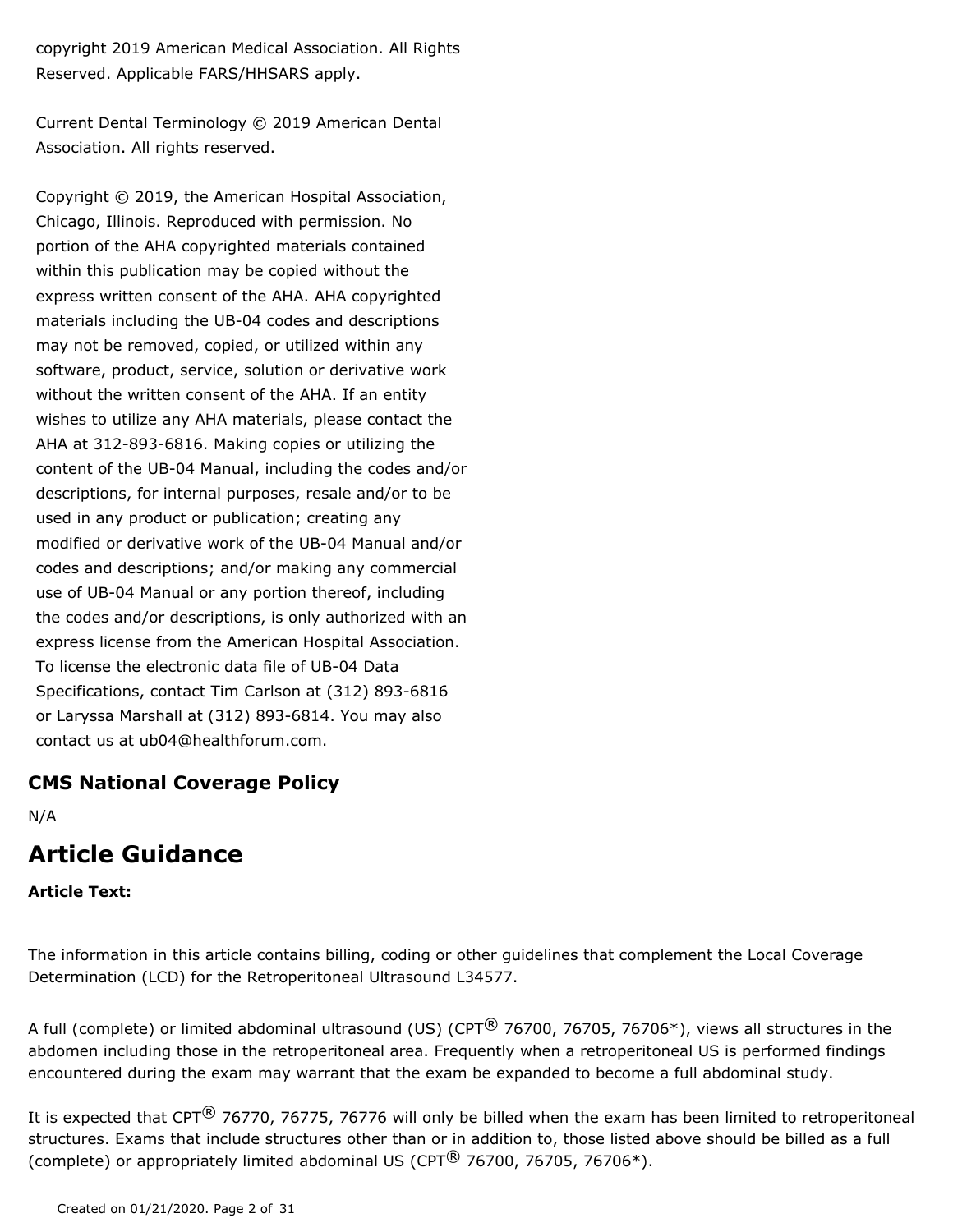It is not appropriate to bill for both a retroperitoneal US study AND a complete (or limited) abdominal US when a retroperitoneal US study is expanded to include organs and structures outside the retroperitoneum.

#### **Utilization Guidelines**

If the physical exam has primary findings for the involvement of non-retroperitoneal structures/organs (gallbladder, liver, spleen, common bile duct, etc.), even though it may be necessary to visualize retroperitoneal structures in the course of the procedure, a full abdominal US would be required in most cases to be diagnostic, and that is the procedure that should be performed and billed.

# **Coding Information**

**CPT/HCPCS Codes**

**Group 1 Paragraph:**

**Note: CPT® 76700, 76705 or 76706\* should be used for billing a full (complete) or appropriately limited abdominal ultrasound. This article does not address diagnosis coding for these 3 CPT® codes.** 

**\*Note: Please refer to the Once in a Lifetime Abdominal Aortic Aneurysm (AAA) Screening Article A55071 for additional requirements for billing CPT® code 76706.**

#### **Group 1 Codes:**

| <b>CODE</b> | <b>DESCRIPTION</b>                                                                                     |
|-------------|--------------------------------------------------------------------------------------------------------|
| 76770       | ULTRASOUND, RETROPERITONEAL (EG, RENAL, AORTA, NODES), REAL TIME WITH<br>IMAGE DOCUMENTATION; COMPLETE |
| 76775       | ULTRASOUND, RETROPERITONEAL (EG, RENAL, AORTA, NODES), REAL TIME WITH<br>IMAGE DOCUMENTATION; LIMITED  |
| 76776       | ULTRASOUND, TRANSPLANTED KIDNEY, REAL TIME AND DUPLEX DOPPLER WITH<br>IMAGE DOCUMENTATION              |

#### **CPT/HCPCS Modifiers**

N/A

#### **ICD-10 Codes that Support Medical Necessity**

#### **Group 1 Paragraph:**

N/A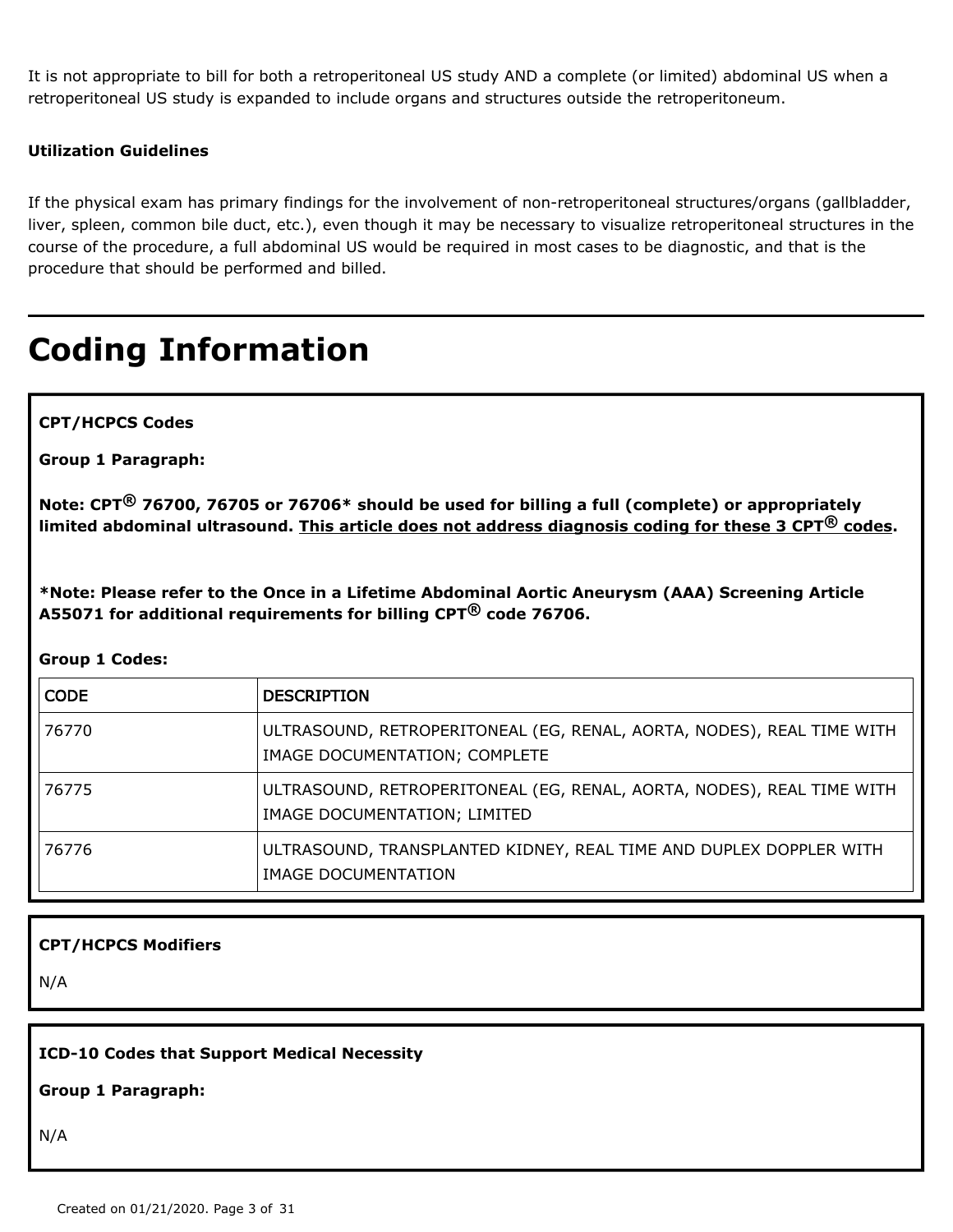| <b>Group 1 Codes:</b> |                                                                           |
|-----------------------|---------------------------------------------------------------------------|
| ICD-10 CODE           | <b>DESCRIPTION</b>                                                        |
| B25.2                 | Cytomegaloviral pancreatitis                                              |
| B52.0                 | Plasmodium malariae malaria with nephropathy                              |
| C25.0                 | Malignant neoplasm of head of pancreas                                    |
| C <sub>25.1</sub>     | Malignant neoplasm of body of pancreas                                    |
| C <sub>25.2</sub>     | Malignant neoplasm of tail of pancreas                                    |
| C <sub>25.3</sub>     | Malignant neoplasm of pancreatic duct                                     |
| C <sub>25.4</sub>     | Malignant neoplasm of endocrine pancreas                                  |
| C <sub>25.7</sub>     | Malignant neoplasm of other parts of pancreas                             |
| C <sub>25.8</sub>     | Malignant neoplasm of overlapping sites of pancreas                       |
| C <sub>25.9</sub>     | Malignant neoplasm of pancreas, unspecified                               |
| C48.0                 | Malignant neoplasm of retroperitoneum                                     |
| C48.8                 | Malignant neoplasm of overlapping sites of retroperitoneum and peritoneum |
| C61                   | Malignant neoplasm of prostate                                            |
| C64.1                 | Malignant neoplasm of right kidney, except renal pelvis                   |
| C64.2                 | Malignant neoplasm of left kidney, except renal pelvis                    |
| C65.1                 | Malignant neoplasm of right renal pelvis                                  |
| C65.2                 | Malignant neoplasm of left renal pelvis                                   |
| C66.1                 | Malignant neoplasm of right ureter                                        |
| C66.2                 | Malignant neoplasm of left ureter                                         |
| C67.9                 | Malignant neoplasm of bladder, unspecified                                |
| C68.0                 | Malignant neoplasm of urethra                                             |
| C68.1                 | Malignant neoplasm of paraurethral glands                                 |
| C68.8                 | Malignant neoplasm of overlapping sites of urinary organs                 |
| C7A.093               | Malignant carcinoid tumor of the kidney                                   |
| C7B.09                | Secondary carcinoid tumors of other sites                                 |
| C7B.8                 | Other secondary neuroendocrine tumors                                     |
| C78.6                 | Secondary malignant neoplasm of retroperitoneum and peritoneum            |
| C79.01                | Secondary malignant neoplasm of right kidney and renal pelvis             |
| C79.02                | Secondary malignant neoplasm of left kidney and renal pelvis              |
| C79.11                | Secondary malignant neoplasm of bladder                                   |
| C79.19                | Secondary malignant neoplasm of other urinary organs                      |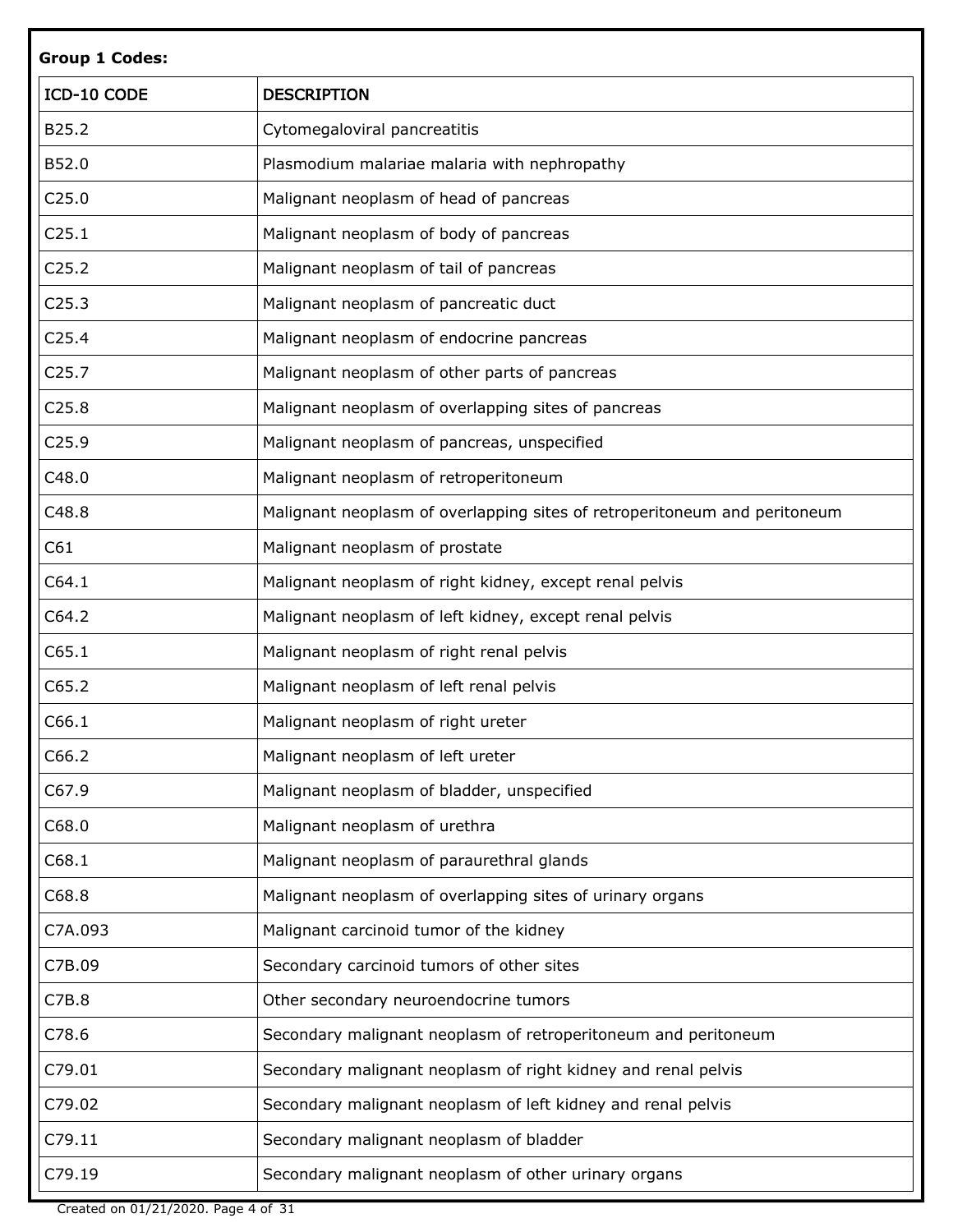| ICD-10 CODE | <b>DESCRIPTION</b>                                                                   |
|-------------|--------------------------------------------------------------------------------------|
| C79.71      | Secondary malignant neoplasm of right adrenal gland                                  |
| C79.72      | Secondary malignant neoplasm of left adrenal gland                                   |
| C81.00      | Nodular lymphocyte predominant Hodgkin lymphoma, unspecified site                    |
| C81.03      | Nodular lymphocyte predominant Hodgkin lymphoma, intra-abdominal lymph nodes         |
| C81.07      | Nodular lymphocyte predominant Hodgkin lymphoma, spleen                              |
| C81.08      | Nodular lymphocyte predominant Hodgkin lymphoma, lymph nodes of multiple sites       |
| C81.09      | Nodular lymphocyte predominant Hodgkin lymphoma, extranodal and solid organ<br>sites |
| C81.10      | Nodular sclerosis Hodgkin lymphoma, unspecified site                                 |
| C81.13      | Nodular sclerosis Hodgkin lymphoma, intra-abdominal lymph nodes                      |
| C81.17      | Nodular sclerosis Hodgkin lymphoma, spleen                                           |
| C81.18      | Nodular sclerosis Hodgkin lymphoma, lymph nodes of multiple sites                    |
| C81.19      | Nodular sclerosis Hodgkin lymphoma, extranodal and solid organ sites                 |
| C81.20      | Mixed cellularity Hodgkin lymphoma, unspecified site                                 |
| C81.23      | Mixed cellularity Hodgkin lymphoma, intra-abdominal lymph nodes                      |
| C81.27      | Mixed cellularity Hodgkin lymphoma, spleen                                           |
| C81.28      | Mixed cellularity Hodgkin lymphoma, lymph nodes of multiple sites                    |
| C81.29      | Mixed cellularity Hodgkin lymphoma, extranodal and solid organ sites                 |
| C81.30      | Lymphocyte depleted Hodgkin lymphoma, unspecified site                               |
| C81.33      | Lymphocyte depleted Hodgkin lymphoma, intra-abdominal lymph nodes                    |
| C81.37      | Lymphocyte depleted Hodgkin lymphoma, spleen                                         |
| C81.38      | Lymphocyte depleted Hodgkin lymphoma, lymph nodes of multiple sites                  |
| C81.39      | Lymphocyte depleted Hodgkin lymphoma, extranodal and solid organ sites               |
| C81.40      | Lymphocyte-rich Hodgkin lymphoma, unspecified site                                   |
| C81.43      | Lymphocyte-rich Hodgkin lymphoma, intra-abdominal lymph nodes                        |
| C81.47      | Lymphocyte-rich Hodgkin lymphoma, spleen                                             |
| C81.48      | Lymphocyte-rich Hodgkin lymphoma, lymph nodes of multiple sites                      |
| C81.49      | Lymphocyte-rich Hodgkin lymphoma, extranodal and solid organ sites                   |
| C81.70      | Other Hodgkin lymphoma, unspecified site                                             |
| C81.73      | Other Hodgkin lymphoma, intra-abdominal lymph nodes                                  |
| C81.77      | Other Hodgkin lymphoma, spleen                                                       |
| C81.78      | Other Hodgkin lymphoma, lymph nodes of multiple sites                                |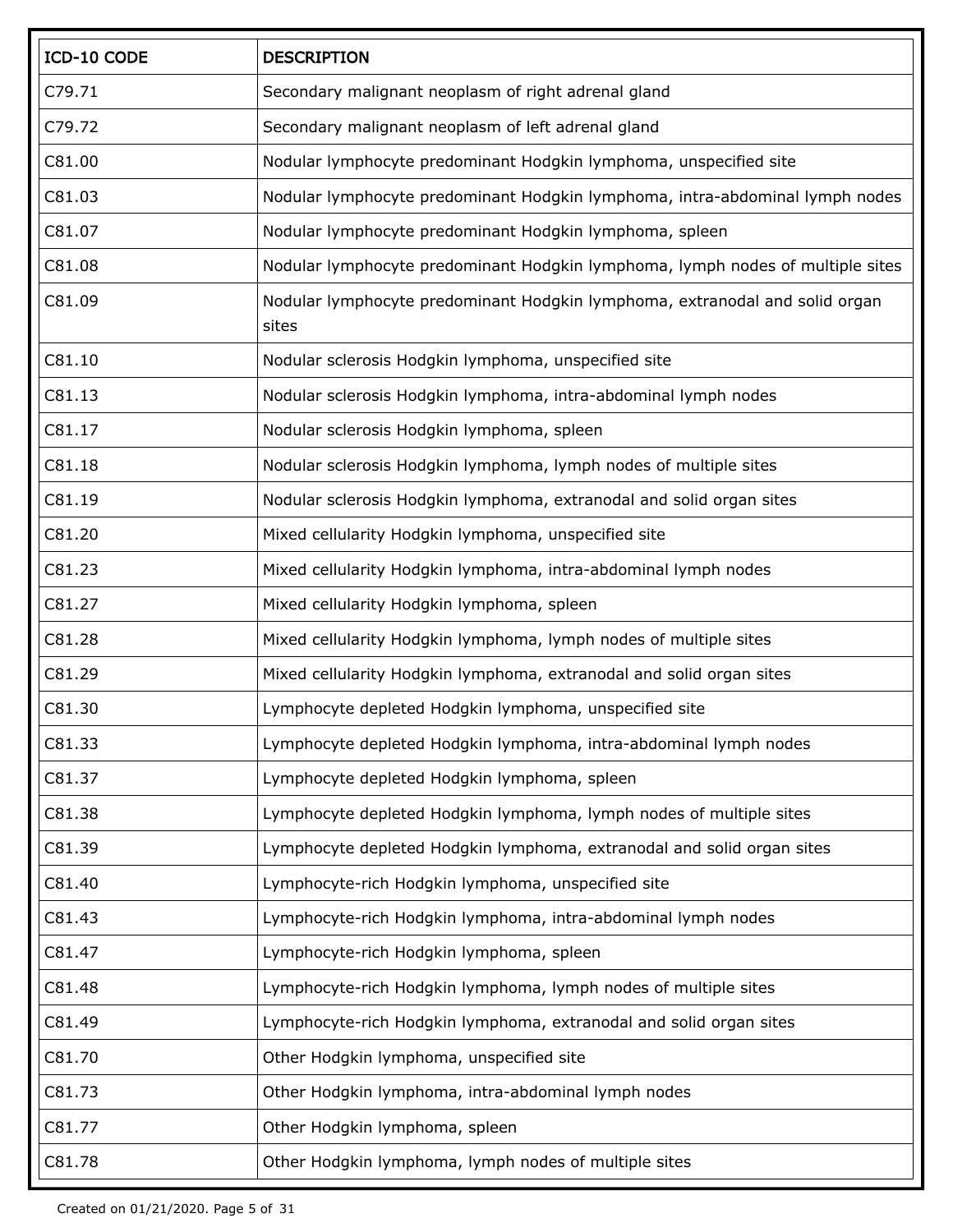| ICD-10 CODE | <b>DESCRIPTION</b>                                                           |
|-------------|------------------------------------------------------------------------------|
| C81.79      | Other Hodgkin lymphoma, extranodal and solid organ sites                     |
| C81.90      | Hodgkin lymphoma, unspecified, unspecified site                              |
| C81.93      | Hodgkin lymphoma, unspecified, intra-abdominal lymph nodes                   |
| C81.97      | Hodgkin lymphoma, unspecified, spleen                                        |
| C81.98      | Hodgkin lymphoma, unspecified, lymph nodes of multiple sites                 |
| C81.99      | Hodgkin lymphoma, unspecified, extranodal and solid organ sites              |
| C82.00      | Follicular lymphoma grade I, unspecified site                                |
| C82.03      | Follicular lymphoma grade I, intra-abdominal lymph nodes                     |
| C82.07      | Follicular lymphoma grade I, spleen                                          |
| C82.08      | Follicular lymphoma grade I, lymph nodes of multiple sites                   |
| C82.09      | Follicular lymphoma grade I, extranodal and solid organ sites                |
| C82.10      | Follicular lymphoma grade II, unspecified site                               |
| C82.13      | Follicular lymphoma grade II, intra-abdominal lymph nodes                    |
| C82.17      | Follicular lymphoma grade II, spleen                                         |
| C82.18      | Follicular lymphoma grade II, lymph nodes of multiple sites                  |
| C82.19      | Follicular lymphoma grade II, extranodal and solid organ sites               |
| C82.20      | Follicular lymphoma grade III, unspecified, unspecified site                 |
| C82.23      | Follicular lymphoma grade III, unspecified, intra-abdominal lymph nodes      |
| C82.27      | Follicular lymphoma grade III, unspecified, spleen                           |
| C82.28      | Follicular lymphoma grade III, unspecified, lymph nodes of multiple sites    |
| C82.29      | Follicular lymphoma grade III, unspecified, extranodal and solid organ sites |
| C82.30      | Follicular lymphoma grade IIIa, unspecified site                             |
| C82.33      | Follicular lymphoma grade IIIa, intra-abdominal lymph nodes                  |
| C82.37      | Follicular lymphoma grade IIIa, spleen                                       |
| C82.38      | Follicular lymphoma grade IIIa, lymph nodes of multiple sites                |
| C82.39      | Follicular lymphoma grade IIIa, extranodal and solid organ sites             |
| C82.40      | Follicular lymphoma grade IIIb, unspecified site                             |
| C82.43      | Follicular lymphoma grade IIIb, intra-abdominal lymph nodes                  |
| C82.47      | Follicular lymphoma grade IIIb, spleen                                       |
| C82.48      | Follicular lymphoma grade IIIb, lymph nodes of multiple sites                |
| C82.49      | Follicular lymphoma grade IIIb, extranodal and solid organ sites             |
| C82.50      | Diffuse follicle center lymphoma, unspecified site                           |

Created on 01/21/2020. Page 6 of 31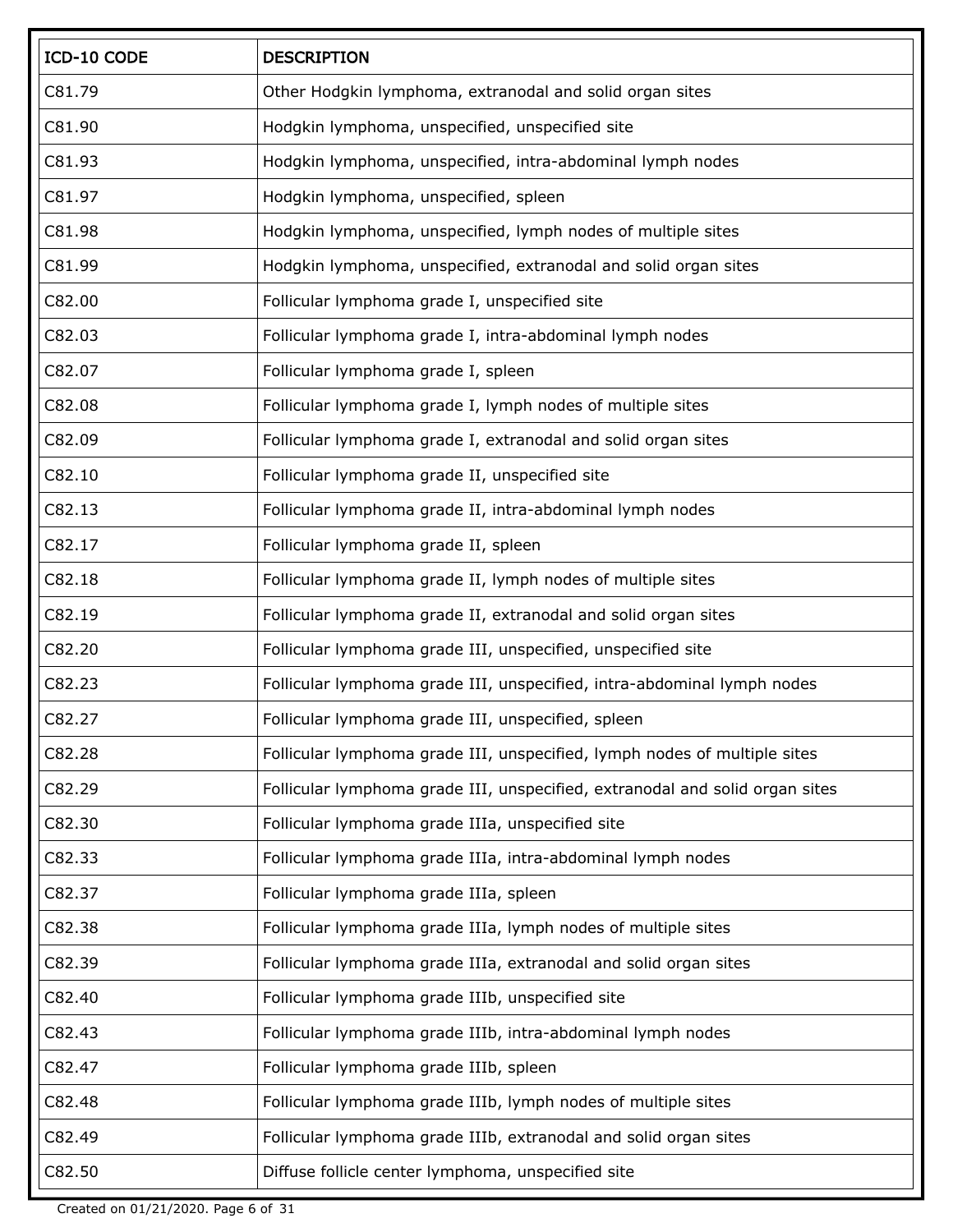| ICD-10 CODE | <b>DESCRIPTION</b>                                                   |
|-------------|----------------------------------------------------------------------|
| C82.53      | Diffuse follicle center lymphoma, intra-abdominal lymph nodes        |
| C82.57      | Diffuse follicle center lymphoma, spleen                             |
| C82.58      | Diffuse follicle center lymphoma, lymph nodes of multiple sites      |
| C82.59      | Diffuse follicle center lymphoma, extranodal and solid organ sites   |
| C82.60      | Cutaneous follicle center lymphoma, unspecified site                 |
| C82.63      | Cutaneous follicle center lymphoma, intra-abdominal lymph nodes      |
| C82.67      | Cutaneous follicle center lymphoma, spleen                           |
| ICD-10 CODE | <b>DESCRIPTION</b>                                                   |
| C82.68      | Cutaneous follicle center lymphoma, lymph nodes of multiple sites    |
| C82.69      | Cutaneous follicle center lymphoma, extranodal and solid organ sites |
| C82.80      | Other types of follicular lymphoma, unspecified site                 |
| C82.83      | Other types of follicular lymphoma, intra-abdominal lymph nodes      |
| C82.87      | Other types of follicular lymphoma, spleen                           |
| C82.88      | Other types of follicular lymphoma, lymph nodes of multiple sites    |
| C82.89      | Other types of follicular lymphoma, extranodal and solid organ sites |
| C82.90      | Follicular lymphoma, unspecified, unspecified site                   |
| C82.93      | Follicular lymphoma, unspecified, intra-abdominal lymph nodes        |
| C82.97      | Follicular lymphoma, unspecified, spleen                             |
| C82.98      | Follicular lymphoma, unspecified, lymph nodes of multiple sites      |
| C82.99      | Follicular lymphoma, unspecified, extranodal and solid organ sites   |
| C83.00      | Small cell B-cell lymphoma, unspecified site                         |
| C83.03      | Small cell B-cell lymphoma, intra-abdominal lymph nodes              |
| C83.07      | Small cell B-cell lymphoma, spleen                                   |
| C83.08      | Small cell B-cell lymphoma, lymph nodes of multiple sites            |
| C83.09      | Small cell B-cell lymphoma, extranodal and solid organ sites         |
| C83.10      | Mantle cell lymphoma, unspecified site                               |
| C83.13      | Mantle cell lymphoma, intra-abdominal lymph nodes                    |
| C83.17      | Mantle cell lymphoma, spleen                                         |
| C83.18      | Mantle cell lymphoma, lymph nodes of multiple sites                  |
| C83.19      | Mantle cell lymphoma, extranodal and solid organ sites               |
| C83.30      | Diffuse large B-cell lymphoma, unspecified site                      |
| C83.33      | Diffuse large B-cell lymphoma, intra-abdominal lymph nodes           |

Created on 01/21/2020. Page 7 of 31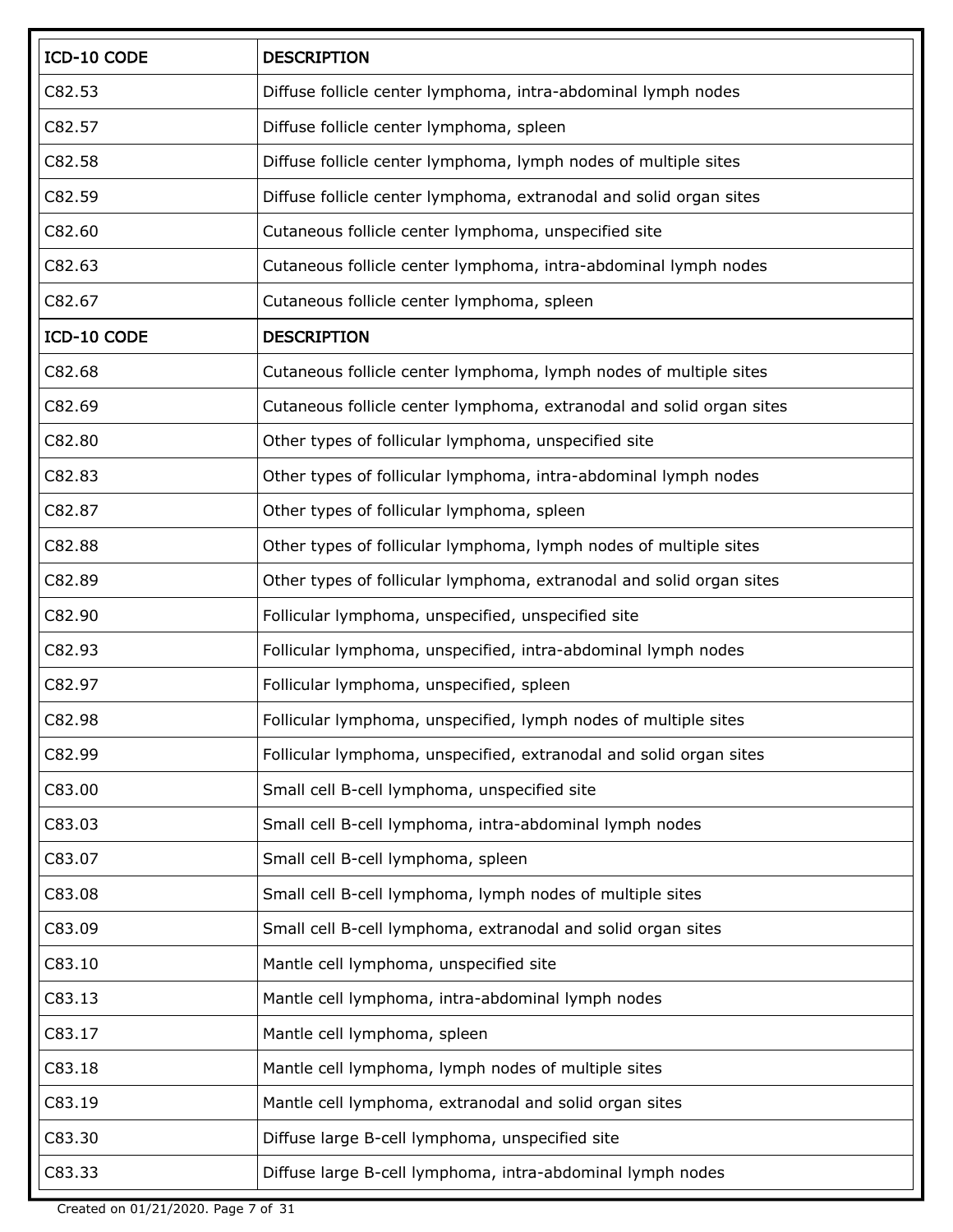| ICD-10 CODE | <b>DESCRIPTION</b>                                                               |
|-------------|----------------------------------------------------------------------------------|
| C83.37      | Diffuse large B-cell lymphoma, spleen                                            |
| C83.38      | Diffuse large B-cell lymphoma, lymph nodes of multiple sites                     |
| C83.39      | Diffuse large B-cell lymphoma, extranodal and solid organ sites                  |
| C83.50      | Lymphoblastic (diffuse) lymphoma, unspecified site                               |
| C83.53      | Lymphoblastic (diffuse) lymphoma, intra-abdominal lymph nodes                    |
| C83.57      | Lymphoblastic (diffuse) lymphoma, spleen                                         |
| C83.58      | Lymphoblastic (diffuse) lymphoma, lymph nodes of multiple sites                  |
| C83.59      | Lymphoblastic (diffuse) lymphoma, extranodal and solid organ sites               |
| C83.70      | Burkitt lymphoma, unspecified site                                               |
| C83.73      | Burkitt lymphoma, intra-abdominal lymph nodes                                    |
| C83.77      | Burkitt lymphoma, spleen                                                         |
| C83.78      | Burkitt lymphoma, lymph nodes of multiple sites                                  |
| C83.79      | Burkitt lymphoma, extranodal and solid organ sites                               |
| C83.80      | Other non-follicular lymphoma, unspecified site                                  |
| C83.83      | Other non-follicular lymphoma, intra-abdominal lymph nodes                       |
| C83.87      | Other non-follicular lymphoma, spleen                                            |
| C83.88      | Other non-follicular lymphoma, lymph nodes of multiple sites                     |
| C83.89      | Other non-follicular lymphoma, extranodal and solid organ sites                  |
| C83.90      | Non-follicular (diffuse) lymphoma, unspecified, unspecified site                 |
| C83.93      | Non-follicular (diffuse) lymphoma, unspecified, intra-abdominal lymph nodes      |
| C83.97      | Non-follicular (diffuse) lymphoma, unspecified, spleen                           |
| C83.98      | Non-follicular (diffuse) lymphoma, unspecified, lymph nodes of multiple sites    |
| C83.99      | Non-follicular (diffuse) lymphoma, unspecified, extranodal and solid organ sites |
| C84.00      | Mycosis fungoides, unspecified site                                              |
| C84.03      | Mycosis fungoides, intra-abdominal lymph nodes                                   |
| C84.07      | Mycosis fungoides, spleen                                                        |
| C84.08      | Mycosis fungoides, lymph nodes of multiple sites                                 |
| C84.09      | Mycosis fungoides, extranodal and solid organ sites                              |
| C84.10      | Sezary disease, unspecified site                                                 |
| C84.13      | Sezary disease, intra-abdominal lymph nodes                                      |
| C84.17      | Sezary disease, spleen                                                           |
| C84.18      | Sezary disease, lymph nodes of multiple sites                                    |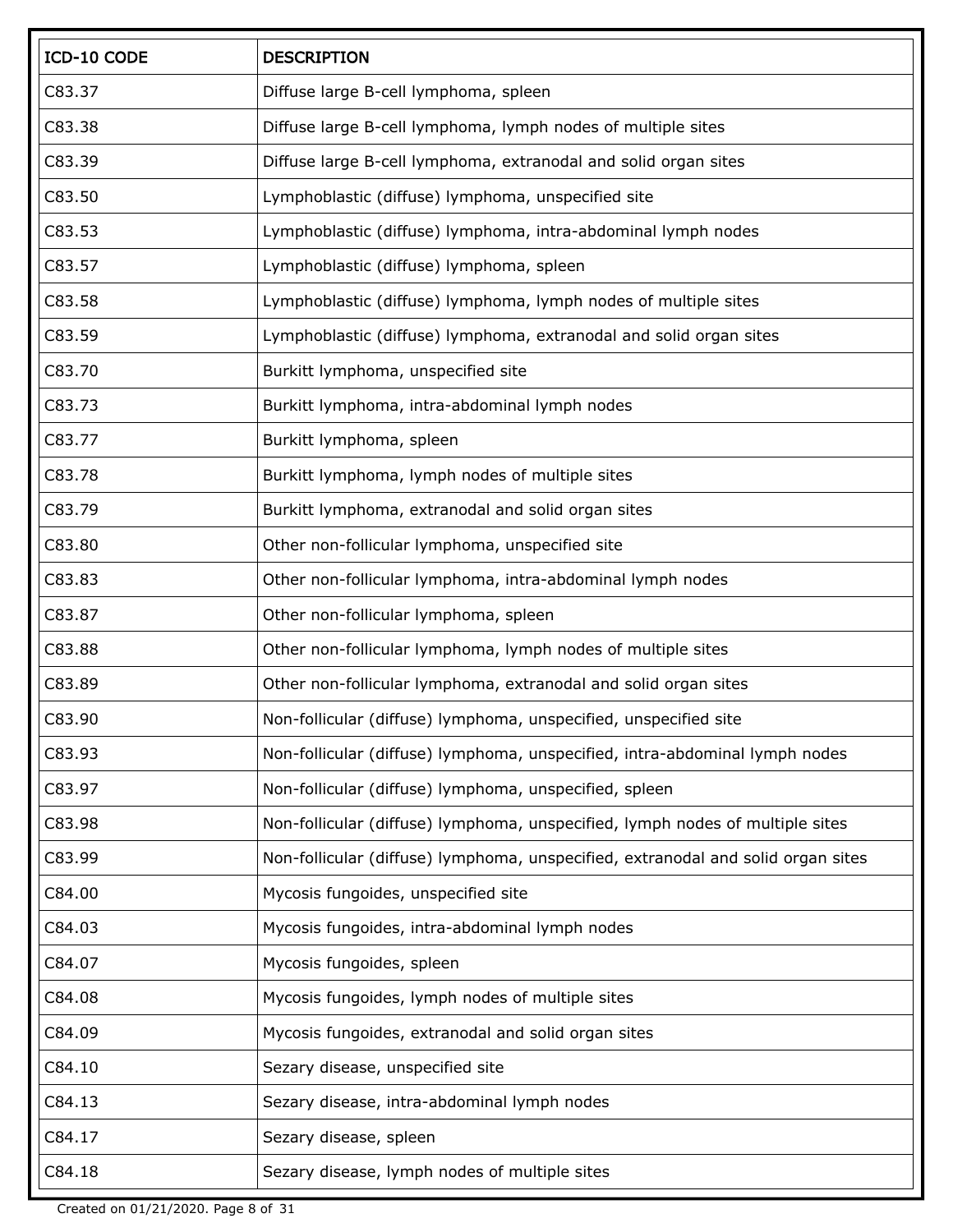| ICD-10 CODE | <b>DESCRIPTION</b>                                                             |
|-------------|--------------------------------------------------------------------------------|
| C84.19      | Sezary disease, extranodal and solid organ sites                               |
| C84.40      | Peripheral T-cell lymphoma, not classified, unspecified site                   |
| C84.43      | Peripheral T-cell lymphoma, not classified, intra-abdominal lymph nodes        |
| C84.47      | Peripheral T-cell lymphoma, not classified, spleen                             |
| C84.48      | Peripheral T-cell lymphoma, not classified, lymph nodes of multiple sites      |
| C84.49      | Peripheral T-cell lymphoma, not classified, extranodal and solid organ sites   |
| C84.60      | Anaplastic large cell lymphoma, ALK-positive, unspecified site                 |
| C84.63      | Anaplastic large cell lymphoma, ALK-positive, intra-abdominal lymph nodes      |
| C84.67      | Anaplastic large cell lymphoma, ALK-positive, spleen                           |
| C84.68      | Anaplastic large cell lymphoma, ALK-positive, lymph nodes of multiple sites    |
| C84.69      | Anaplastic large cell lymphoma, ALK-positive, extranodal and solid organ sites |
| C84.70      | Anaplastic large cell lymphoma, ALK-negative, unspecified site                 |
| C84.73      | Anaplastic large cell lymphoma, ALK-negative, intra-abdominal lymph nodes      |
| C84.77      | Anaplastic large cell lymphoma, ALK-negative, spleen                           |
| C84.78      | Anaplastic large cell lymphoma, ALK-negative, lymph nodes of multiple sites    |
| C84.79      | Anaplastic large cell lymphoma, ALK-negative, extranodal and solid organ sites |
| C84.A0      | Cutaneous T-cell lymphoma, unspecified, unspecified site                       |
| C84.A3      | Cutaneous T-cell lymphoma, unspecified, intra-abdominal lymph nodes            |
| C84.A7      | Cutaneous T-cell lymphoma, unspecified, spleen                                 |
| C84.A8      | Cutaneous T-cell lymphoma, unspecified, lymph nodes of multiple sites          |
| C84.A9      | Cutaneous T-cell lymphoma, unspecified, extranodal and solid organ sites       |
| C84.Z0      | Other mature T/NK-cell lymphomas, unspecified site                             |
| C84.Z3      | Other mature T/NK-cell lymphomas, intra-abdominal lymph nodes                  |
| C84.Z7      | Other mature T/NK-cell lymphomas, spleen                                       |
| C84.Z8      | Other mature T/NK-cell lymphomas, lymph nodes of multiple sites                |
| C84.Z9      | Other mature T/NK-cell lymphomas, extranodal and solid organ sites             |
| C84.90      | Mature T/NK-cell lymphomas, unspecified, unspecified site                      |
| C84.93      | Mature T/NK-cell lymphomas, unspecified, intra-abdominal lymph nodes           |
| C84.97      | Mature T/NK-cell lymphomas, unspecified, spleen                                |
| C84.98      | Mature T/NK-cell lymphomas, unspecified, lymph nodes of multiple sites         |
| C84.99      | Mature T/NK-cell lymphomas, unspecified, extranodal and solid organ sites      |
| C85.10      | Unspecified B-cell lymphoma, unspecified site                                  |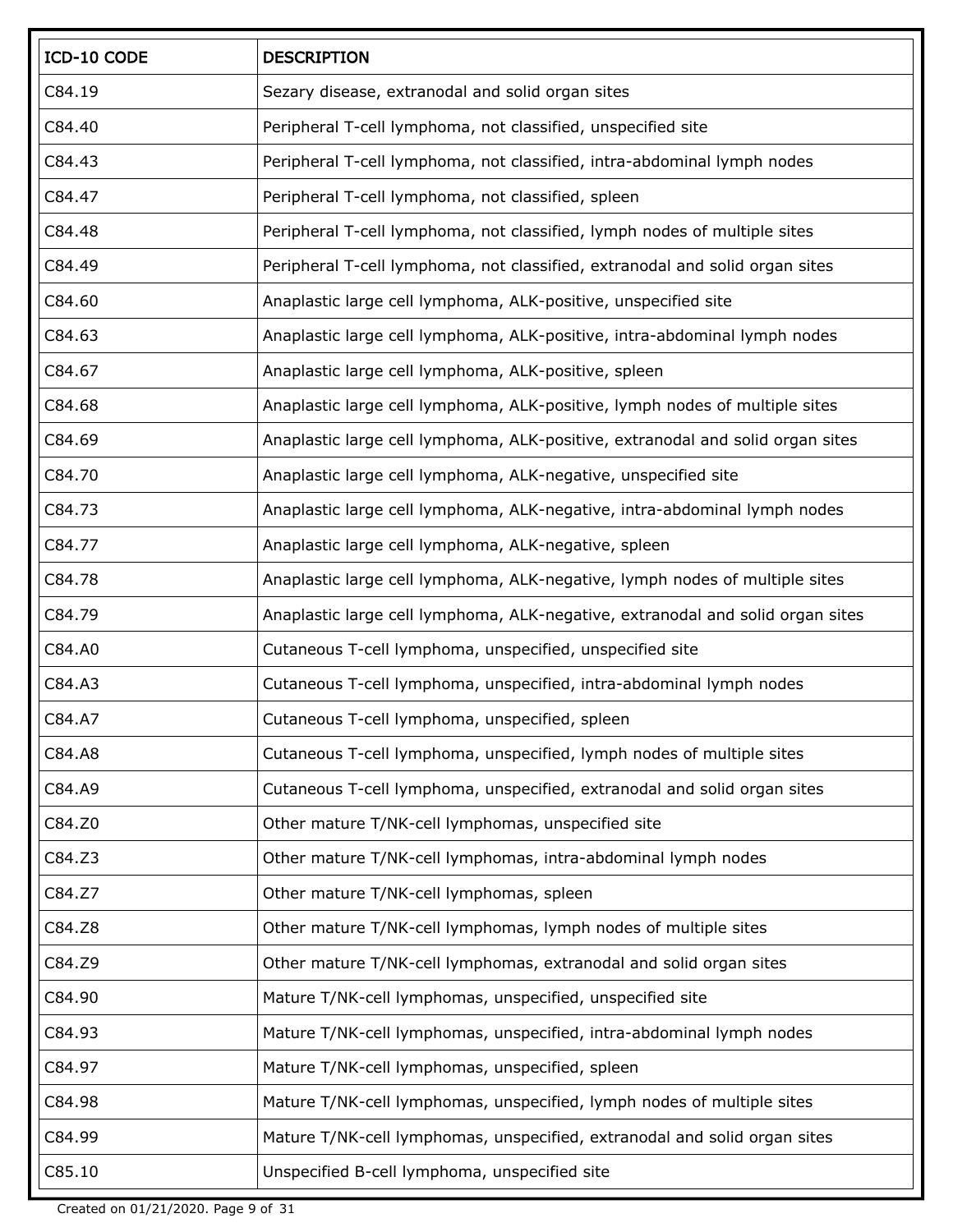| ICD-10 CODE | <b>DESCRIPTION</b>                                                                |
|-------------|-----------------------------------------------------------------------------------|
| C85.13      | Unspecified B-cell lymphoma, intra-abdominal lymph nodes                          |
| C85.17      | Unspecified B-cell lymphoma, spleen                                               |
| C85.18      | Unspecified B-cell lymphoma, lymph nodes of multiple sites                        |
| C85.19      | Unspecified B-cell lymphoma, extranodal and solid organ sites                     |
| C85.20      | Mediastinal (thymic) large B-cell lymphoma, unspecified site                      |
| C85.23      | Mediastinal (thymic) large B-cell lymphoma, intra-abdominal lymph nodes           |
| C85.27      | Mediastinal (thymic) large B-cell lymphoma, spleen                                |
| C85.28      | Mediastinal (thymic) large B-cell lymphoma, lymph nodes of multiple sites         |
| C85.29      | Mediastinal (thymic) large B-cell lymphoma, extranodal and solid organ sites      |
| C85.80      | Other specified types of non-Hodgkin lymphoma, unspecified site                   |
| C85.83      | Other specified types of non-Hodgkin lymphoma, intra-abdominal lymph nodes        |
| C85.87      | Other specified types of non-Hodgkin lymphoma, spleen                             |
| ICD-10 CODE | <b>DESCRIPTION</b>                                                                |
| C85.88      | Other specified types of non-Hodgkin lymphoma, lymph nodes of multiple sites      |
| C85.89      | Other specified types of non-Hodgkin lymphoma, extranodal and solid organ sites   |
| C85.90      | Non-Hodgkin lymphoma, unspecified, unspecified site                               |
| C85.93      | Non-Hodgkin lymphoma, unspecified, intra-abdominal lymph nodes                    |
| C85.97      | Non-Hodgkin lymphoma, unspecified, spleen                                         |
| C85.98      | Non-Hodgkin lymphoma, unspecified, lymph nodes of multiple sites                  |
| C85.99      | Non-Hodgkin lymphoma, unspecified, extranodal and solid organ sites               |
| C86.1       | Hepatosplenic T-cell lymphoma                                                     |
| C96.Z       | Other specified malignant neoplasms of lymphoid, hematopoietic and related tissue |
| D30.01      | Benign neoplasm of right kidney                                                   |
| D30.02      | Benign neoplasm of left kidney                                                    |
| D30.11      | Benign neoplasm of right renal pelvis                                             |
| D30.12      | Benign neoplasm of left renal pelvis                                              |
| D30.21      | Benign neoplasm of right ureter                                                   |
| D30.22      | Benign neoplasm of left ureter                                                    |
| D30.3       | Benign neoplasm of bladder                                                        |
| D30.4       | Benign neoplasm of urethra                                                        |
| D30.8       | Benign neoplasm of other specified urinary organs                                 |
| D3A.093     | Benign carcinoid tumor of the kidney                                              |

Created on 01/21/2020. Page 10 of 31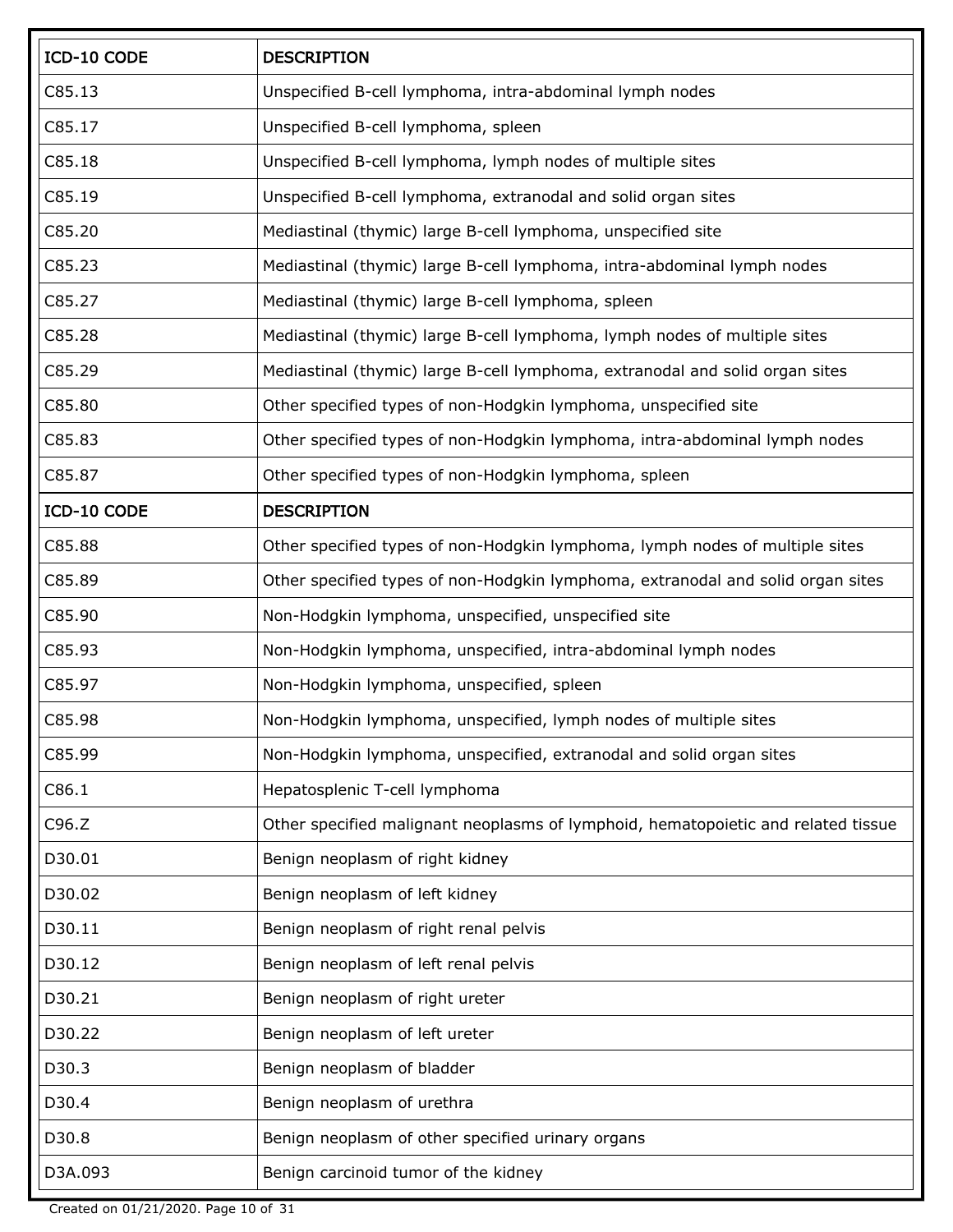| ICD-10 CODE | <b>DESCRIPTION</b>                                                                       |
|-------------|------------------------------------------------------------------------------------------|
| D47.Z1      | Post-transplant lymphoproliferative disorder (PTLD)                                      |
| D47.Z2      | Castleman disease                                                                        |
| D49.511     | Neoplasm of unspecified behavior of right kidney                                         |
| D49.512     | Neoplasm of unspecified behavior of left kidney                                          |
| D49.519     | Neoplasm of unspecified behavior of unspecified kidney                                   |
| D49.59      | Neoplasm of unspecified behavior of other genitourinary organ                            |
| E08.21      | Diabetes mellitus due to underlying condition with diabetic nephropathy                  |
| E08.22      | Diabetes mellitus due to underlying condition with diabetic chronic kidney disease       |
| E08.29      | Diabetes mellitus due to underlying condition with other diabetic kidney<br>complication |
| E09.21      | Drug or chemical induced diabetes mellitus with diabetic nephropathy                     |
| E09.22      | Drug or chemical induced diabetes mellitus with diabetic chronic kidney disease          |
| E09.29      | Drug or chemical induced diabetes mellitus with other diabetic kidney complication       |
| E25.0       | Congenital adrenogenital disorders associated with enzyme deficiency                     |
| E25.8       | Other adrenogenital disorders                                                            |
| E25.9       | Adrenogenital disorder, unspecified                                                      |
| E26.01      | Conn's syndrome                                                                          |
| E26.02      | Glucocorticoid-remediable aldosteronism                                                  |
| E26.09      | Other primary hyperaldosteronism                                                         |
| E26.1       | Secondary hyperaldosteronism                                                             |
| E26.81      | Bartter's syndrome                                                                       |
| E26.89      | Other hyperaldosteronism                                                                 |
| E26.9       | Hyperaldosteronism, unspecified                                                          |
| E85.0       | Non-neuropathic heredofamilial amyloidosis                                               |
| E85.1       | Neuropathic heredofamilial amyloidosis                                                   |
| E85.2       | Heredofamilial amyloidosis, unspecified                                                  |
| E85.3       | Secondary systemic amyloidosis                                                           |
| E85.4       | Organ-limited amyloidosis                                                                |
| E85.81      | Light chain (AL) amyloidosis                                                             |
| E85.82      | Wild-type transthyretin-related (ATTR) amyloidosis                                       |
| E85.89      | Other amyloidosis                                                                        |
| E85.9       | Amyloidosis, unspecified                                                                 |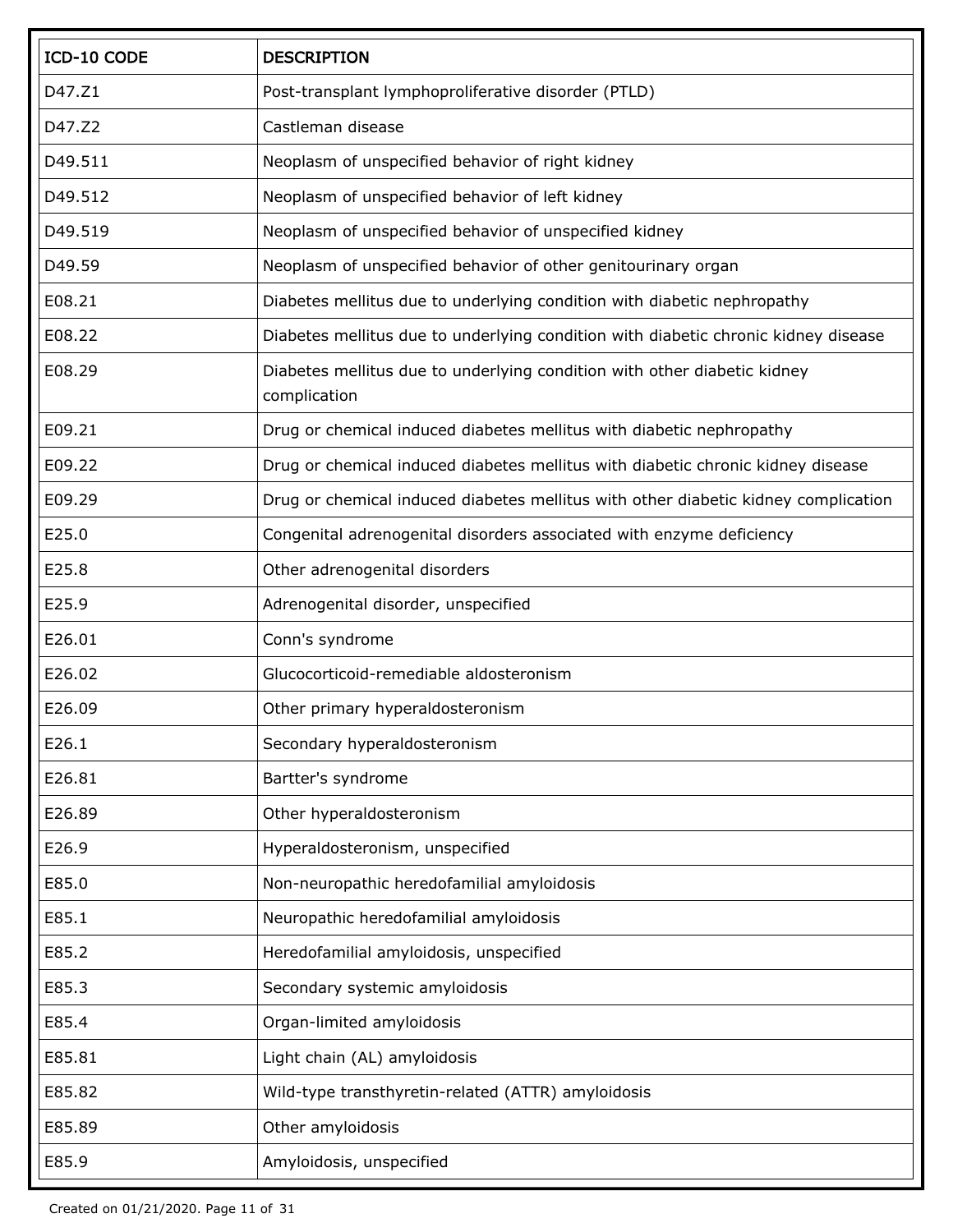| ICD-10 CODE  | <b>DESCRIPTION</b>                                                                                                                |
|--------------|-----------------------------------------------------------------------------------------------------------------------------------|
| I12.0        | Hypertensive chronic kidney disease with stage 5 chronic kidney disease or end<br>stage renal disease                             |
| I12.9        | Hypertensive chronic kidney disease with stage 1 through stage 4 chronic kidney<br>disease, or unspecified chronic kidney disease |
| I15.0        | Renovascular hypertension                                                                                                         |
| I71.02       | Dissection of abdominal aorta                                                                                                     |
| I71.03       | Dissection of thoracoabdominal aorta                                                                                              |
| I71.3        | Abdominal aortic aneurysm, ruptured                                                                                               |
| I71.4        | Abdominal aortic aneurysm, without rupture                                                                                        |
| <b>I71.5</b> | Thoracoabdominal aortic aneurysm, ruptured                                                                                        |
| I71.6        | Thoracoabdominal aortic aneurysm, without rupture                                                                                 |
| I72.2        | Aneurysm of renal artery                                                                                                          |
| I74.01       | Saddle embolus of abdominal aorta                                                                                                 |
| I74.09       | Other arterial embolism and thrombosis of abdominal aorta                                                                         |
| <b>I82.3</b> | Embolism and thrombosis of renal vein                                                                                             |
| 197.620      | Postprocedural hemorrhage of a circulatory system organ or structure following<br>other procedure                                 |
| 197.621      | Postprocedural hematoma of a circulatory system organ or structure following other<br>procedure                                   |
| 197.622      | Postprocedural seroma of a circulatory system organ or structure following other<br>procedure                                     |
| 197.638      | Postprocedural hematoma of a circulatory system organ or structure following other<br>circulatory system procedure                |
| 197.648      | Postprocedural seroma of a circulatory system organ or structure following other<br>circulatory system procedure                  |
| K35.20       | Acute appendicitis with generalized peritonitis, without abscess                                                                  |
| K35.21       | Acute appendicitis with generalized peritonitis, with abscess                                                                     |
| K35.30       | Acute appendicitis with localized peritonitis, without perforation or gangrene                                                    |
| K35.31       | Acute appendicitis with localized peritonitis and gangrene, without perforation                                                   |
| K35.32       | Acute appendicitis with perforation and localized peritonitis, without abscess                                                    |
| K35.33       | Acute appendicitis with perforation and localized peritonitis, with abscess                                                       |
| K35.890      | Other acute appendicitis without perforation or gangrene                                                                          |
| K35.891      | Other acute appendicitis without perforation, with gangrene                                                                       |
| K56.3        | Gallstone ileus                                                                                                                   |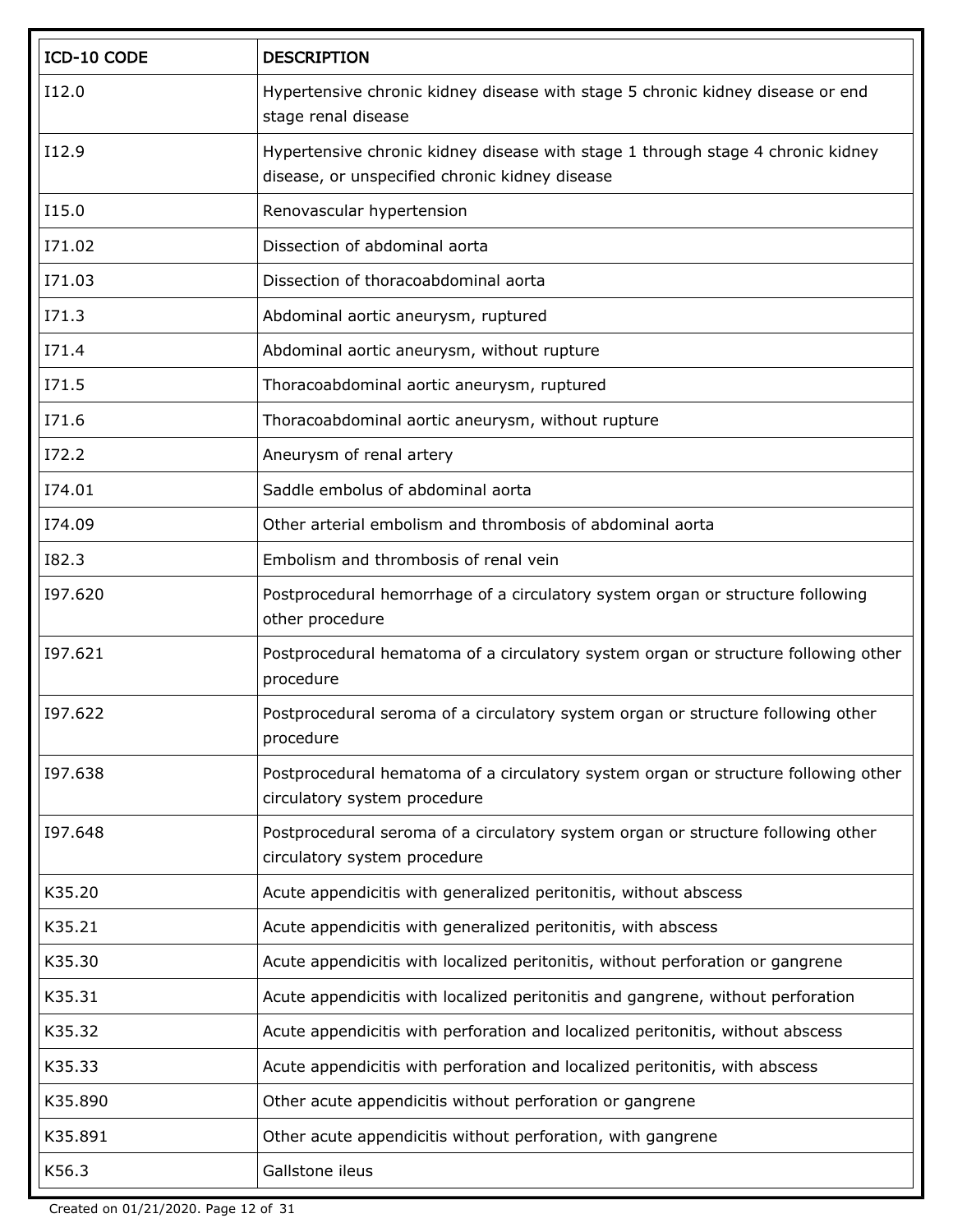| ICD-10 CODE | <b>DESCRIPTION</b>                                                                                |
|-------------|---------------------------------------------------------------------------------------------------|
| K61.31      | Horseshoe abscess                                                                                 |
| K61.39      | Other ischiorectal abscess                                                                        |
| K61.5       | Supralevator abscess                                                                              |
| K80.00      | Calculus of gallbladder with acute cholecystitis without obstruction                              |
| K80.01      | Calculus of gallbladder with acute cholecystitis with obstruction                                 |
| K80.10      | Calculus of gallbladder with chronic cholecystitis without obstruction                            |
| K80.11      | Calculus of gallbladder with chronic cholecystitis with obstruction                               |
| K80.12      | Calculus of gallbladder with acute and chronic cholecystitis without obstruction                  |
| K80.13      | Calculus of gallbladder with acute and chronic cholecystitis with obstruction                     |
| K80.18      | Calculus of gallbladder with other cholecystitis without obstruction                              |
| K80.19      | Calculus of gallbladder with other cholecystitis with obstruction                                 |
| K80.20      | Calculus of gallbladder without cholecystitis without obstruction                                 |
| K80.21      | Calculus of gallbladder without cholecystitis with obstruction                                    |
| K80.60      | Calculus of gallbladder and bile duct with cholecystitis, unspecified, without<br>obstruction     |
| K80.61      | Calculus of gallbladder and bile duct with cholecystitis, unspecified, with obstruction           |
| K80.62      | Calculus of gallbladder and bile duct with acute cholecystitis without obstruction                |
| K80.63      | Calculus of gallbladder and bile duct with acute cholecystitis with obstruction                   |
| K80.64      | Calculus of gallbladder and bile duct with chronic cholecystitis without obstruction              |
| K80.65      | Calculus of gallbladder and bile duct with chronic cholecystitis with obstruction                 |
| K80.66      | Calculus of gallbladder and bile duct with acute and chronic cholecystitis without<br>obstruction |
| K80.67      | Calculus of gallbladder and bile duct with acute and chronic cholecystitis with<br>obstruction    |
| K80.70      | Calculus of gallbladder and bile duct without cholecystitis without obstruction                   |
| K80.71      | Calculus of gallbladder and bile duct without cholecystitis with obstruction                      |
| ICD-10 CODE | <b>DESCRIPTION</b>                                                                                |
| K82.0       | Obstruction of gallbladder                                                                        |
| K82.1       | Hydrops of gallbladder                                                                            |
| K82.2       | Perforation of gallbladder                                                                        |
| K82.3       | Fistula of gallbladder                                                                            |
| K82.4       | Cholesterolosis of gallbladder                                                                    |
| K82.A1      | Gangrene of gallbladder in cholecystitis                                                          |

Created on 01/21/2020. Page 13 of 31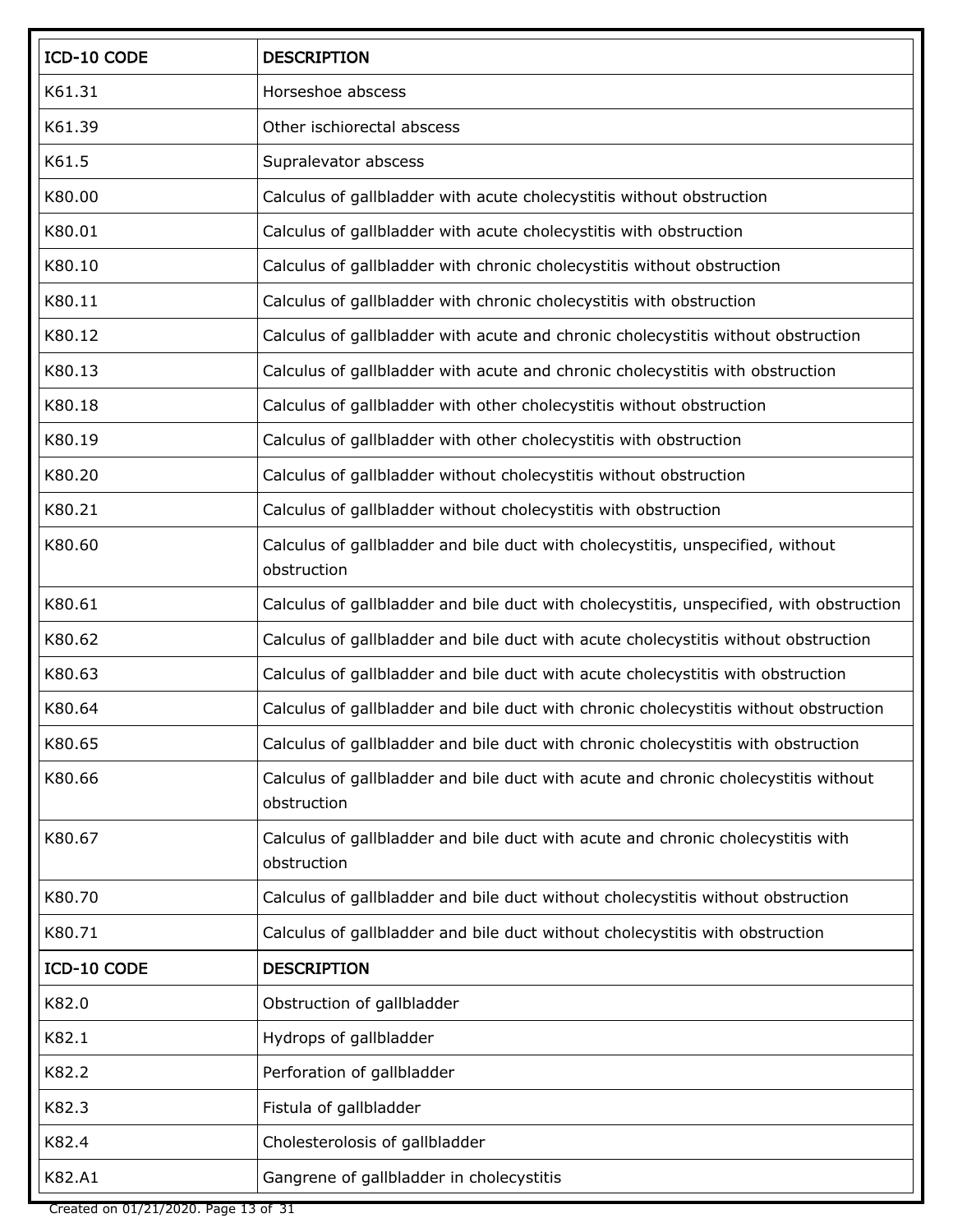| ICD-10 CODE | <b>DESCRIPTION</b>                                                                    |
|-------------|---------------------------------------------------------------------------------------|
| K82.A2      | Perforation of gallbladder in cholecystitis                                           |
| K83.01      | Primary sclerosing cholangitis                                                        |
| K83.09      | Other cholangitis                                                                     |
| K85.00      | Idiopathic acute pancreatitis without necrosis or infection                           |
| K85.01      | Idiopathic acute pancreatitis with uninfected necrosis                                |
| K85.02      | Idiopathic acute pancreatitis with infected necrosis                                  |
| K85.10      | Biliary acute pancreatitis without necrosis or infection                              |
| K85.11      | Biliary acute pancreatitis with uninfected necrosis                                   |
| K85.12      | Biliary acute pancreatitis with infected necrosis                                     |
| K85.20      | Alcohol induced acute pancreatitis without necrosis or infection                      |
| K85.21      | Alcohol induced acute pancreatitis with uninfected necrosis                           |
| K85.22      | Alcohol induced acute pancreatitis with infected necrosis                             |
| K85.30      | Drug induced acute pancreatitis without necrosis or infection                         |
| K85.31      | Drug induced acute pancreatitis with uninfected necrosis                              |
| K85.32      | Drug induced acute pancreatitis with infected necrosis                                |
| K85.80      | Other acute pancreatitis without necrosis or infection                                |
| K85.81      | Other acute pancreatitis with uninfected necrosis                                     |
| K85.82      | Other acute pancreatitis with infected necrosis                                       |
| K85.90      | Acute pancreatitis without necrosis or infection, unspecified                         |
| K85.91      | Acute pancreatitis with uninfected necrosis, unspecified                              |
| K85.92      | Acute pancreatitis with infected necrosis, unspecified                                |
| K86.81      | Exocrine pancreatic insufficiency                                                     |
| K87         | Disorders of gallbladder, biliary tract and pancreas in diseases classified elsewhere |
| M32.14      | Glomerular disease in systemic lupus erythematosus                                    |
| M32.15      | Tubulo-interstitial nephropathy in systemic lupus erythematosus                       |
| M35.04      | Sicca syndrome with tubulo-interstitial nephropathy                                   |
| N00.0       | Acute nephritic syndrome with minor glomerular abnormality                            |
| N00.1       | Acute nephritic syndrome with focal and segmental glomerular lesions                  |
| N00.2       | Acute nephritic syndrome with diffuse membranous glomerulonephritis                   |
| N00.3       | Acute nephritic syndrome with diffuse mesangial proliferative glomerulonephritis      |
| N00.4       | Acute nephritic syndrome with diffuse endocapillary proliferative glomerulonephritis  |
| N00.5       | Acute nephritic syndrome with diffuse mesangiocapillary glomerulonephritis            |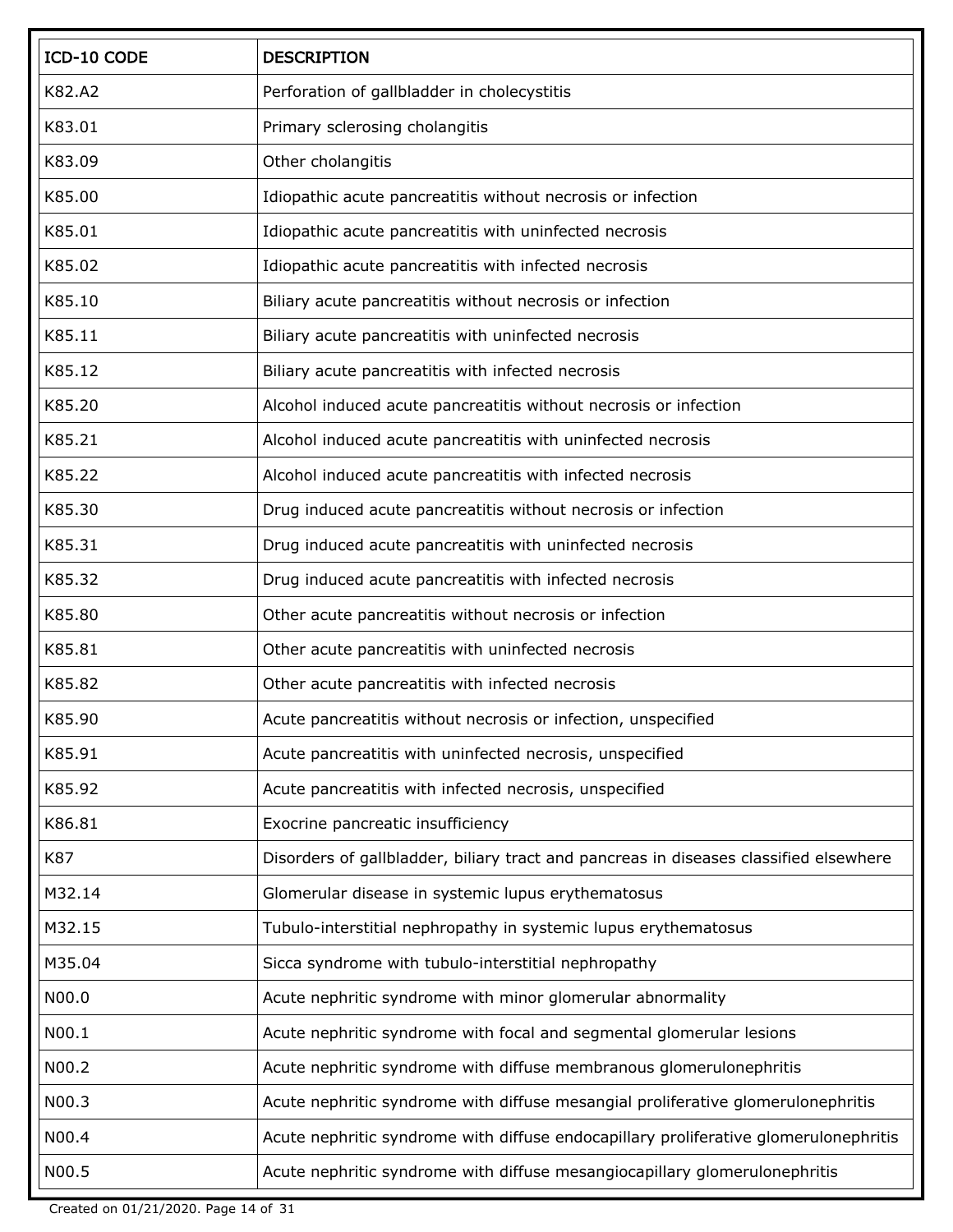| ICD-10 CODE | <b>DESCRIPTION</b>                                                                                    |
|-------------|-------------------------------------------------------------------------------------------------------|
| N00.6       | Acute nephritic syndrome with dense deposit disease                                                   |
| N00.7       | Acute nephritic syndrome with diffuse crescentic glomerulonephritis                                   |
| N00.8       | Acute nephritic syndrome with other morphologic changes                                               |
| N00.9       | Acute nephritic syndrome with unspecified morphologic changes                                         |
| N01.0       | Rapidly progressive nephritic syndrome with minor glomerular abnormality                              |
| N01.1       | Rapidly progressive nephritic syndrome with focal and segmental glomerular lesions                    |
| N01.2       | Rapidly progressive nephritic syndrome with diffuse membranous glomerulonephritis                     |
| N01.3       | Rapidly progressive nephritic syndrome with diffuse mesangial proliferative<br>glomerulonephritis     |
| N01.4       | Rapidly progressive nephritic syndrome with diffuse endocapillary proliferative<br>glomerulonephritis |
| N01.5       | Rapidly progressive nephritic syndrome with diffuse mesangiocapillary<br>glomerulonephritis           |
| N01.6       | Rapidly progressive nephritic syndrome with dense deposit disease                                     |
| N01.7       | Rapidly progressive nephritic syndrome with diffuse crescentic glomerulonephritis                     |
| N01.8       | Rapidly progressive nephritic syndrome with other morphologic changes                                 |
| N01.9       | Rapidly progressive nephritic syndrome with unspecified morphologic changes                           |
| N02.0       | Recurrent and persistent hematuria with minor glomerular abnormality                                  |
| N02.1       | Recurrent and persistent hematuria with focal and segmental glomerular lesions                        |
| N02.2       | Recurrent and persistent hematuria with diffuse membranous glomerulonephritis                         |
| N02.3       | Recurrent and persistent hematuria with diffuse mesangial proliferative<br>glomerulonephritis         |
| N02.4       | Recurrent and persistent hematuria with diffuse endocapillary proliferative<br>glomerulonephritis     |
| N02.5       | Recurrent and persistent hematuria with diffuse mesangiocapillary<br>glomerulonephritis               |
| N02.6       | Recurrent and persistent hematuria with dense deposit disease                                         |
| N02.7       | Recurrent and persistent hematuria with diffuse crescentic glomerulonephritis                         |
| N02.8       | Recurrent and persistent hematuria with other morphologic changes                                     |
| N02.9       | Recurrent and persistent hematuria with unspecified morphologic changes                               |
| N03.0       | Chronic nephritic syndrome with minor glomerular abnormality                                          |
| N03.1       | Chronic nephritic syndrome with focal and segmental glomerular lesions                                |
| N03.2       | Chronic nephritic syndrome with diffuse membranous glomerulonephritis                                 |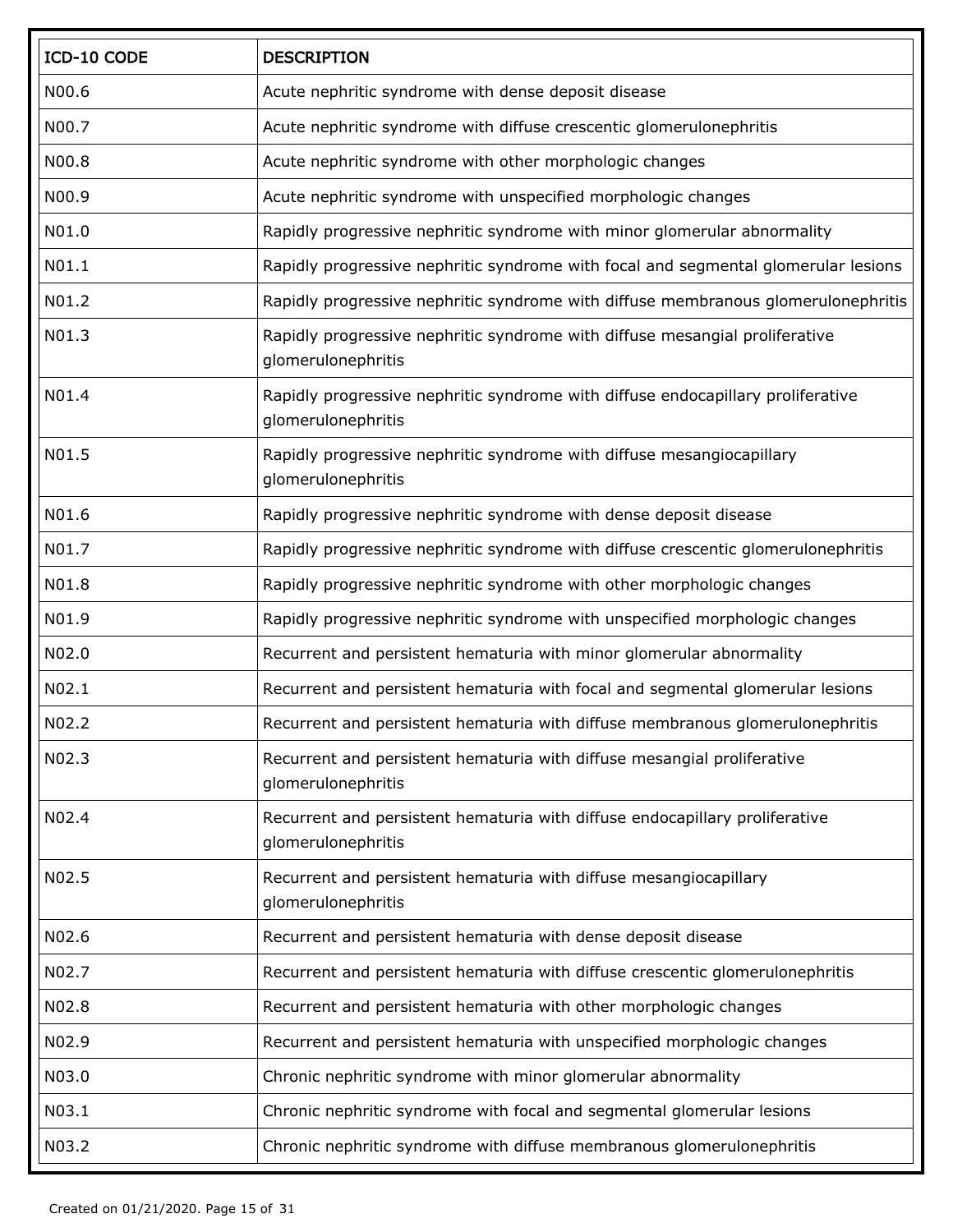| ICD-10 CODE | <b>DESCRIPTION</b>                                                                            |
|-------------|-----------------------------------------------------------------------------------------------|
| N03.3       | Chronic nephritic syndrome with diffuse mesangial proliferative glomerulonephritis            |
| N03.4       | Chronic nephritic syndrome with diffuse endocapillary proliferative<br>glomerulonephritis     |
| N03.5       | Chronic nephritic syndrome with diffuse mesangiocapillary glomerulonephritis                  |
| N03.6       | Chronic nephritic syndrome with dense deposit disease                                         |
| N03.7       | Chronic nephritic syndrome with diffuse crescentic glomerulonephritis                         |
| N03.8       | Chronic nephritic syndrome with other morphologic changes                                     |
| N03.9       | Chronic nephritic syndrome with unspecified morphologic changes                               |
| N04.0       | Nephrotic syndrome with minor glomerular abnormality                                          |
| N04.1       | Nephrotic syndrome with focal and segmental glomerular lesions                                |
| N04.2       | Nephrotic syndrome with diffuse membranous glomerulonephritis                                 |
| N04.3       | Nephrotic syndrome with diffuse mesangial proliferative glomerulonephritis                    |
| N04.4       | Nephrotic syndrome with diffuse endocapillary proliferative glomerulonephritis                |
| N04.5       | Nephrotic syndrome with diffuse mesangiocapillary glomerulonephritis                          |
| N04.6       | Nephrotic syndrome with dense deposit disease                                                 |
| N04.7       | Nephrotic syndrome with diffuse crescentic glomerulonephritis                                 |
| N04.8       | Nephrotic syndrome with other morphologic changes                                             |
| N04.9       | Nephrotic syndrome with unspecified morphologic changes                                       |
| N05.0       | Unspecified nephritic syndrome with minor glomerular abnormality                              |
| N05.1       | Unspecified nephritic syndrome with focal and segmental glomerular lesions                    |
| N05.2       | Unspecified nephritic syndrome with diffuse membranous glomerulonephritis                     |
| N05.3       | Unspecified nephritic syndrome with diffuse mesangial proliferative<br>glomerulonephritis     |
| N05.4       | Unspecified nephritic syndrome with diffuse endocapillary proliferative<br>glomerulonephritis |
| N05.5       | Unspecified nephritic syndrome with diffuse mesangiocapillary glomerulonephritis              |
| N05.6       | Unspecified nephritic syndrome with dense deposit disease                                     |
| N05.7       | Unspecified nephritic syndrome with diffuse crescentic glomerulonephritis                     |
| N05.8       | Unspecified nephritic syndrome with other morphologic changes                                 |
| N05.9       | Unspecified nephritic syndrome with unspecified morphologic changes                           |
| N06.0       | Isolated proteinuria with minor glomerular abnormality                                        |
| N06.1       | Isolated proteinuria with focal and segmental glomerular lesions                              |
| N06.2       | Isolated proteinuria with diffuse membranous glomerulonephritis                               |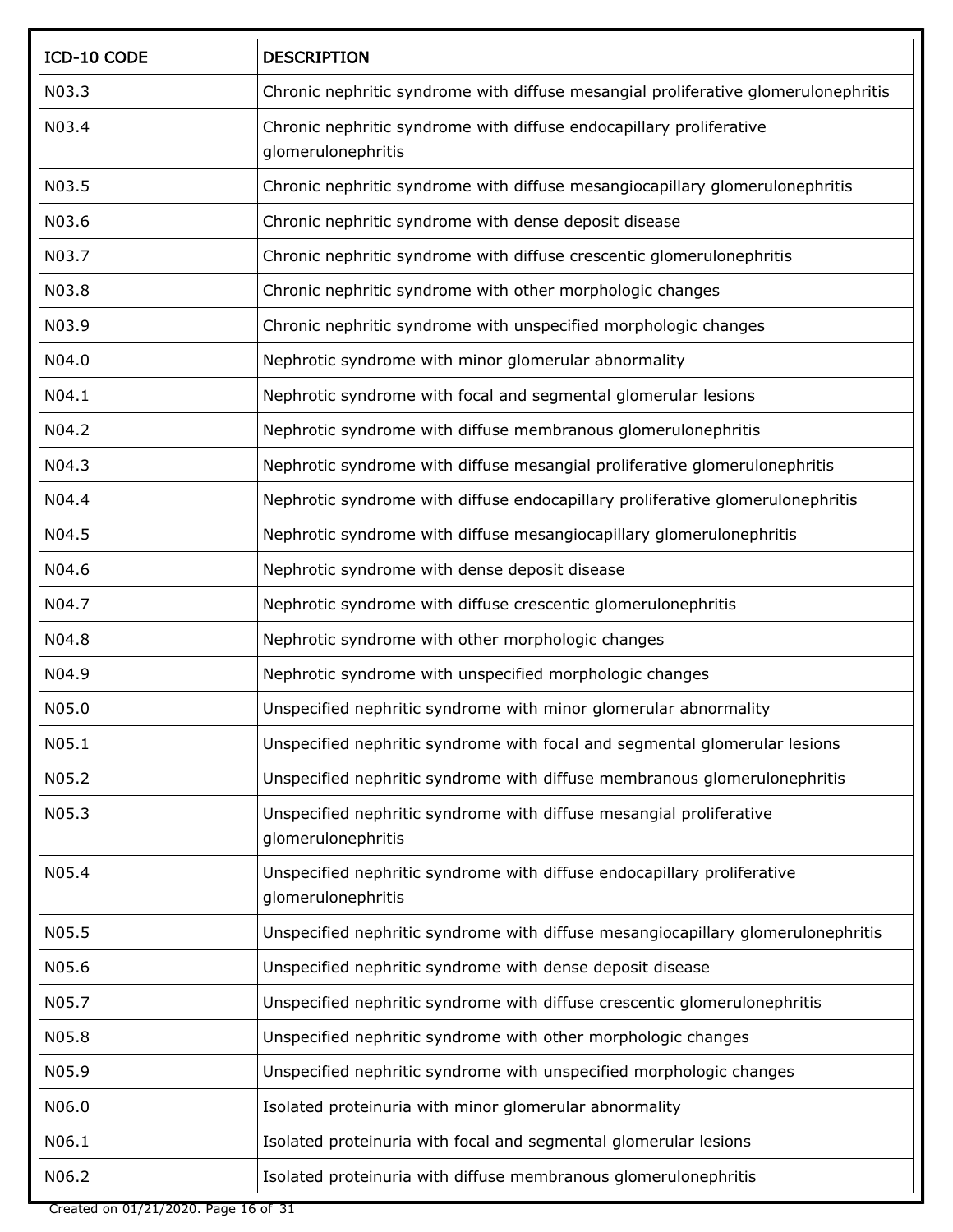| ICD-10 CODE | <b>DESCRIPTION</b>                                                                                              |
|-------------|-----------------------------------------------------------------------------------------------------------------|
| N06.3       | Isolated proteinuria with diffuse mesangial proliferative glomerulonephritis                                    |
| N06.4       | Isolated proteinuria with diffuse endocapillary proliferative glomerulonephritis                                |
| N06.5       | Isolated proteinuria with diffuse mesangiocapillary glomerulonephritis                                          |
| N06.6       | Isolated proteinuria with dense deposit disease                                                                 |
| N06.7       | Isolated proteinuria with diffuse crescentic glomerulonephritis                                                 |
| ICD-10 CODE | <b>DESCRIPTION</b>                                                                                              |
| N06.8       | Isolated proteinuria with other morphologic lesion                                                              |
| N06.9       | Isolated proteinuria with unspecified morphologic lesion                                                        |
| N07.0       | Hereditary nephropathy, not elsewhere classified with minor glomerular abnormality                              |
| N07.1       | Hereditary nephropathy, not elsewhere classified with focal and segmental<br>glomerular lesions                 |
| N07.2       | Hereditary nephropathy, not elsewhere classified with diffuse membranous<br>glomerulonephritis                  |
| N07.3       | Hereditary nephropathy, not elsewhere classified with diffuse mesangial proliferative<br>glomerulonephritis     |
| N07.4       | Hereditary nephropathy, not elsewhere classified with diffuse endocapillary<br>proliferative glomerulonephritis |
| N07.5       | Hereditary nephropathy, not elsewhere classified with diffuse mesangiocapillary<br>glomerulonephritis           |
| N07.6       | Hereditary nephropathy, not elsewhere classified with dense deposit disease                                     |
| N07.7       | Hereditary nephropathy, not elsewhere classified with diffuse crescentic<br>glomerulonephritis                  |
| N07.8       | Hereditary nephropathy, not elsewhere classified with other morphologic lesions                                 |
| N07.9       | Hereditary nephropathy, not elsewhere classified with unspecified morphologic<br>lesions                        |
| <b>N08</b>  | Glomerular disorders in diseases classified elsewhere                                                           |
| N10         | Acute pyelonephritis                                                                                            |
| N11.0       | Nonobstructive reflux-associated chronic pyelonephritis                                                         |
| N11.1       | Chronic obstructive pyelonephritis                                                                              |
| N11.8       | Other chronic tubulo-interstitial nephritis                                                                     |
| N11.9       | Chronic tubulo-interstitial nephritis, unspecified                                                              |
| N12         | Tubulo-interstitial nephritis, not specified as acute or chronic                                                |
| N13.0       | Hydronephrosis with ureteropelvic junction obstruction                                                          |
| N13.1       | Hydronephrosis with ureteral stricture, not elsewhere classified                                                |

Created on 01/21/2020. Page 17 of 31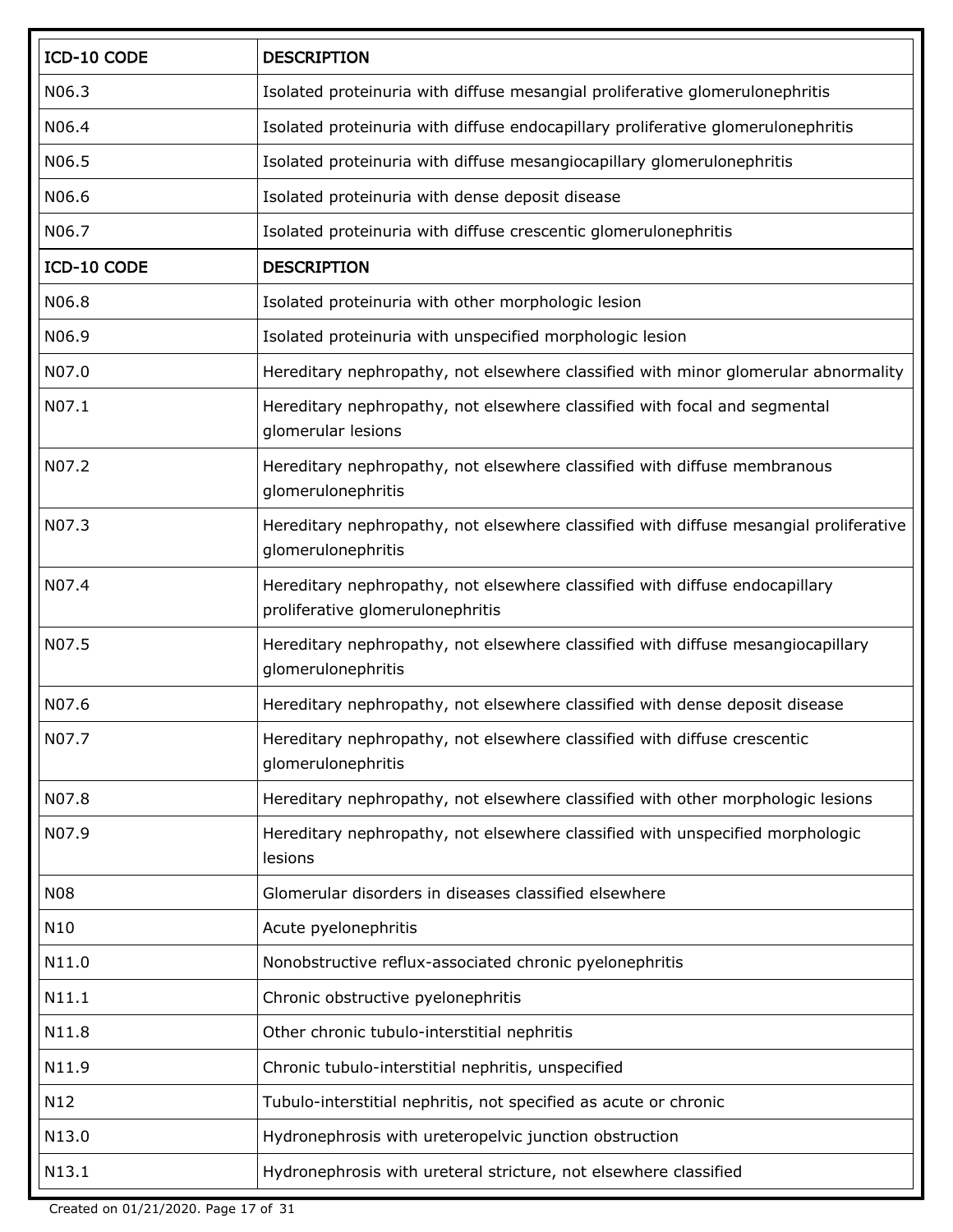| ICD-10 CODE     | <b>DESCRIPTION</b>                                                          |
|-----------------|-----------------------------------------------------------------------------|
| N13.2           | Hydronephrosis with renal and ureteral calculous obstruction                |
| N13.30          | Unspecified hydronephrosis                                                  |
| N13.39          | Other hydronephrosis                                                        |
| N13.4           | Hydroureter                                                                 |
| N13.6           | Pyonephrosis                                                                |
| N13.8           | Other obstructive and reflux uropathy                                       |
| N13.9           | Obstructive and reflux uropathy, unspecified                                |
| N14.0           | Analgesic nephropathy                                                       |
| N14.1           | Nephropathy induced by other drugs, medicaments and biological substances   |
| N14.2           | Nephropathy induced by unspecified drug, medicament or biological substance |
| N14.3           | Nephropathy induced by heavy metals                                         |
| N14.4           | Toxic nephropathy, not elsewhere classified                                 |
| N15.0           | Balkan nephropathy                                                          |
| N15.1           | Renal and perinephric abscess                                               |
| N15.8           | Other specified renal tubulo-interstitial diseases                          |
| N15.9           | Renal tubulo-interstitial disease, unspecified                              |
| N <sub>16</sub> | Renal tubulo-interstitial disorders in diseases classified elsewhere        |
| N17.0           | Acute kidney failure with tubular necrosis                                  |
| N17.1           | Acute kidney failure with acute cortical necrosis                           |
| N17.2           | Acute kidney failure with medullary necrosis                                |
| N17.8           | Other acute kidney failure                                                  |
| N17.9           | Acute kidney failure, unspecified                                           |
| N18.1           | Chronic kidney disease, stage 1                                             |
| N18.2           | Chronic kidney disease, stage 2 (mild)                                      |
| N18.3           | Chronic kidney disease, stage 3 (moderate)                                  |
| N18.4           | Chronic kidney disease, stage 4 (severe)                                    |
| N18.5           | Chronic kidney disease, stage 5                                             |
| N18.6           | End stage renal disease                                                     |
| N18.9           | Chronic kidney disease, unspecified                                         |
| N19             | Unspecified kidney failure                                                  |
| N20.0           | Calculus of kidney                                                          |
| N20.1           | Calculus of ureter                                                          |

Created on 01/21/2020. Page 18 of 31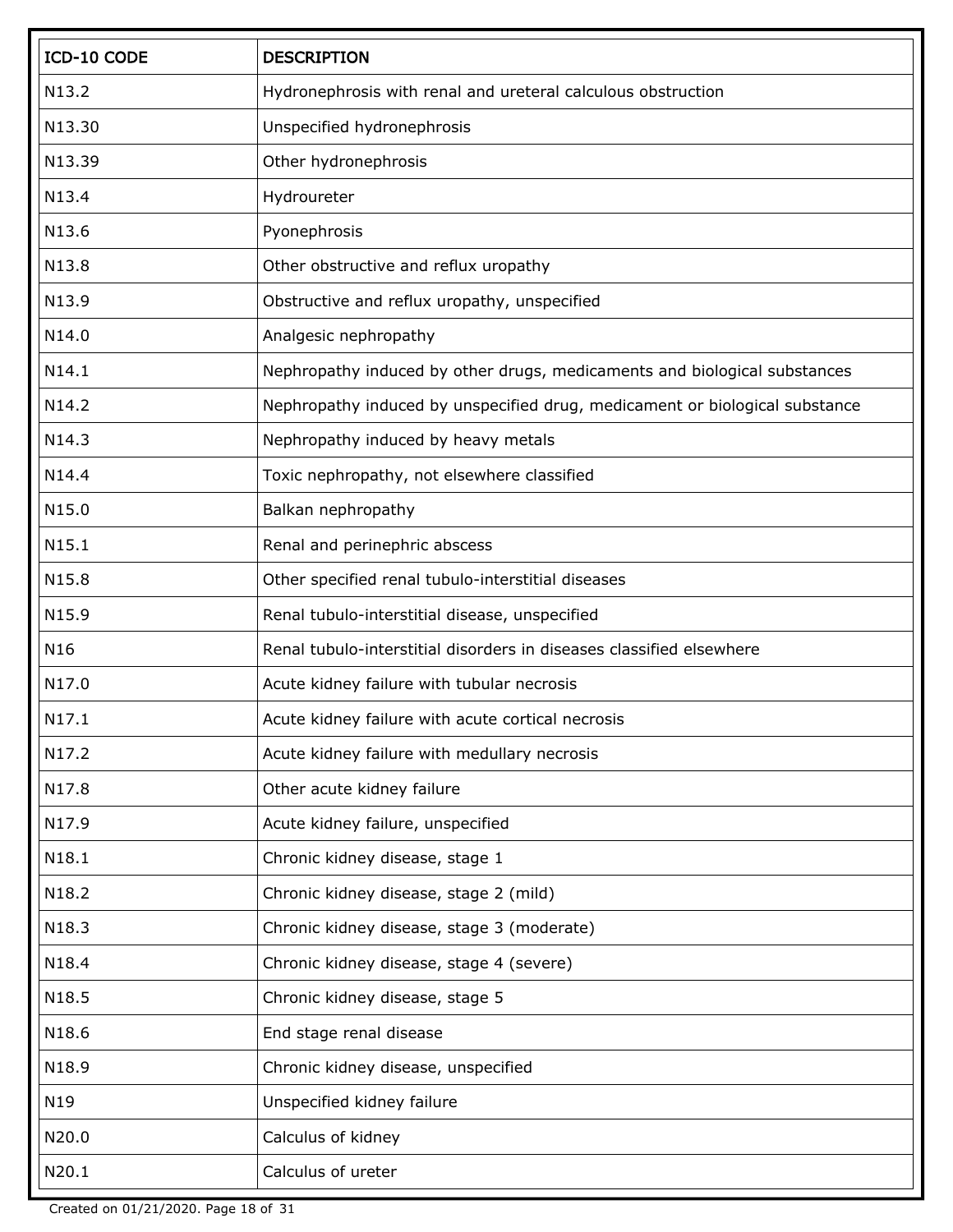| ICD-10 CODE | <b>DESCRIPTION</b>                                                    |
|-------------|-----------------------------------------------------------------------|
| N20.2       | Calculus of kidney with calculus of ureter                            |
| N20.9       | Urinary calculus, unspecified                                         |
| N22         | Calculus of urinary tract in diseases classified elsewhere            |
| N23         | Unspecified renal colic                                               |
| N26.1       | Atrophy of kidney (terminal)                                          |
| N26.9       | Renal sclerosis, unspecified                                          |
| N27.0       | Small kidney, unilateral                                              |
| N27.1       | Small kidney, bilateral                                               |
| N28.0       | Ischemia and infarction of kidney                                     |
| N28.1       | Cyst of kidney, acquired                                              |
| N28.81      | Hypertrophy of kidney                                                 |
| N28.82      | Megaloureter                                                          |
| N28.84      | Pyelitis cystica                                                      |
| N28.85      | Pyeloureteritis cystica                                               |
| N28.86      | Ureteritis cystica                                                    |
| N28.89      | Other specified disorders of kidney and ureter                        |
| N29         | Other disorders of kidney and ureter in diseases classified elsewhere |
| N30.01      | Acute cystitis with hematuria                                         |
| N30.11      | Interstitial cystitis (chronic) with hematuria                        |
| N30.21      | Other chronic cystitis with hematuria                                 |
| N30.31      | Trigonitis with hematuria                                             |
| N30.41      | Irradiation cystitis with hematuria                                   |
| N30.81      | Other cystitis with hematuria                                         |
| N30.91      | Cystitis, unspecified with hematuria                                  |
| N31.0       | Uninhibited neuropathic bladder, not elsewhere classified             |
| N31.1       | Reflex neuropathic bladder, not elsewhere classified                  |
| N31.2       | Flaccid neuropathic bladder, not elsewhere classified                 |
| N31.8       | Other neuromuscular dysfunction of bladder                            |
| N31.9       | Neuromuscular dysfunction of bladder, unspecified                     |
| N39.0       | Urinary tract infection, site not specified                           |
| 008.4       | Renal failure following ectopic and molar pregnancy                   |
| Q25.42      | Hypoplasia of aorta                                                   |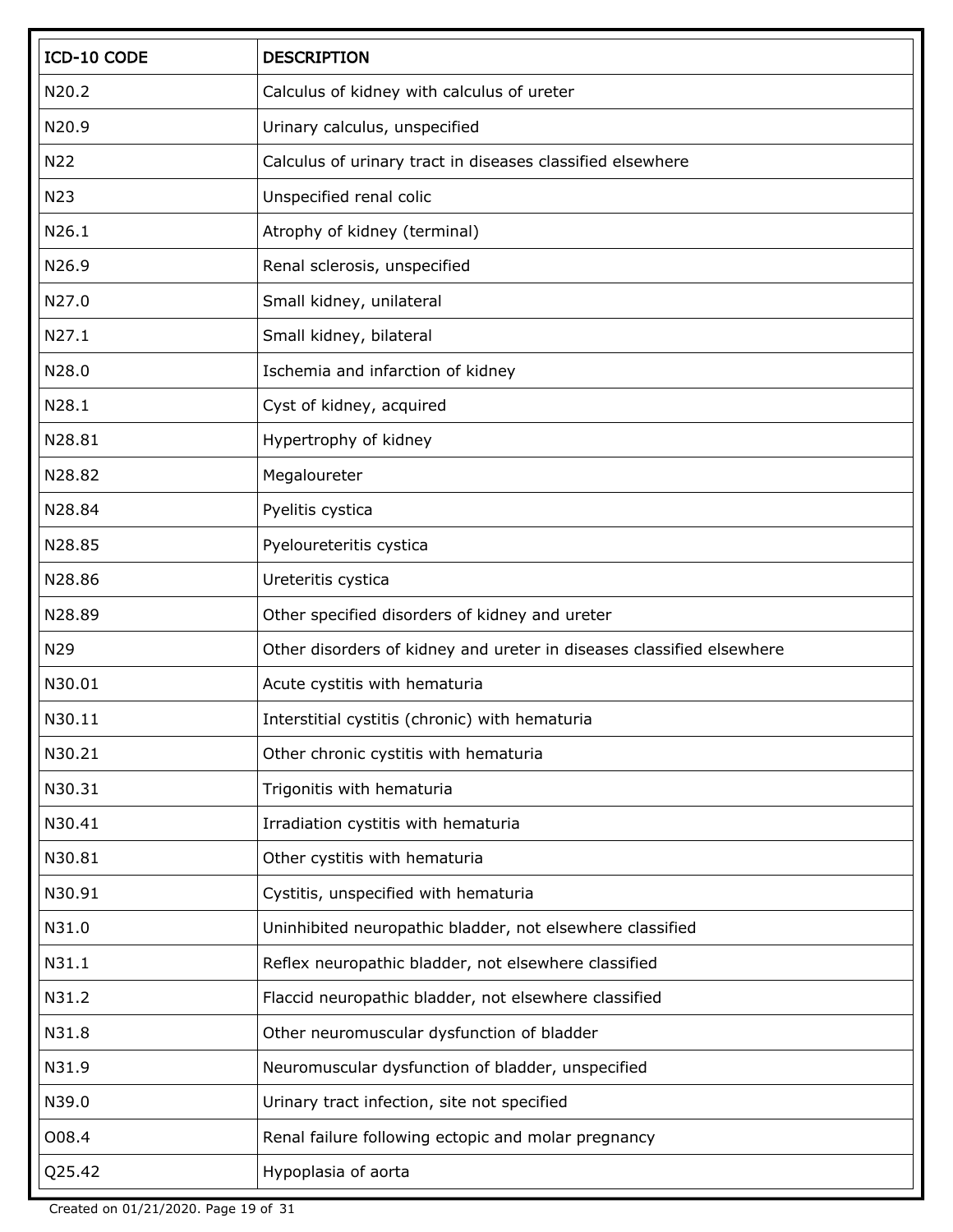| ICD-10 CODE | <b>DESCRIPTION</b>                                   |
|-------------|------------------------------------------------------|
| Q25.43      | Congenital aneurysm of aorta                         |
| Q25.44      | Congenital dilation of aorta                         |
| Q44.0       | Agenesis, aplasia and hypoplasia of gallbladder      |
| Q44.1       | Other congenital malformations of gallbladder        |
| Q53.111     | Unilateral intraabdominal testis                     |
| Q53.112     | Unilateral inguinal testis                           |
| Q53.211     | Bilateral intraabdominal testes                      |
| Q53.212     | Bilateral inguinal testes                            |
| Q61.00      | Congenital renal cyst, unspecified                   |
| Q61.01      | Congenital single renal cyst                         |
| Q61.02      | Congenital multiple renal cysts                      |
| Q61.11      | Cystic dilatation of collecting ducts                |
| Q61.19      | Other polycystic kidney, infantile type              |
| Q61.2       | Polycystic kidney, adult type                        |
| Q61.3       | Polycystic kidney, unspecified                       |
| ICD-10 CODE | <b>DESCRIPTION</b>                                   |
| Q61.4       | Renal dysplasia                                      |
| Q61.5       | Medullary cystic kidney                              |
| Q61.8       | Other cystic kidney diseases                         |
| Q61.9       | Cystic kidney disease, unspecified                   |
| Q62.0       | Congenital hydronephrosis                            |
| Q62.10      | Congenital occlusion of ureter, unspecified          |
| Q62.11      | Congenital occlusion of ureteropelvic junction       |
| Q62.12      | Congenital occlusion of ureterovesical orifice       |
| Q62.2       | Congenital megaureter                                |
| Q62.39      | Other obstructive defects of renal pelvis and ureter |
| R10.11      | Right upper quadrant pain                            |
| R10.12      | Left upper quadrant pain                             |
| R10.13      | Epigastric pain                                      |
| R10.2       | Pelvic and perineal pain                             |
| R10.31      | Right lower quadrant pain                            |
| R10.32      | Left lower quadrant pain                             |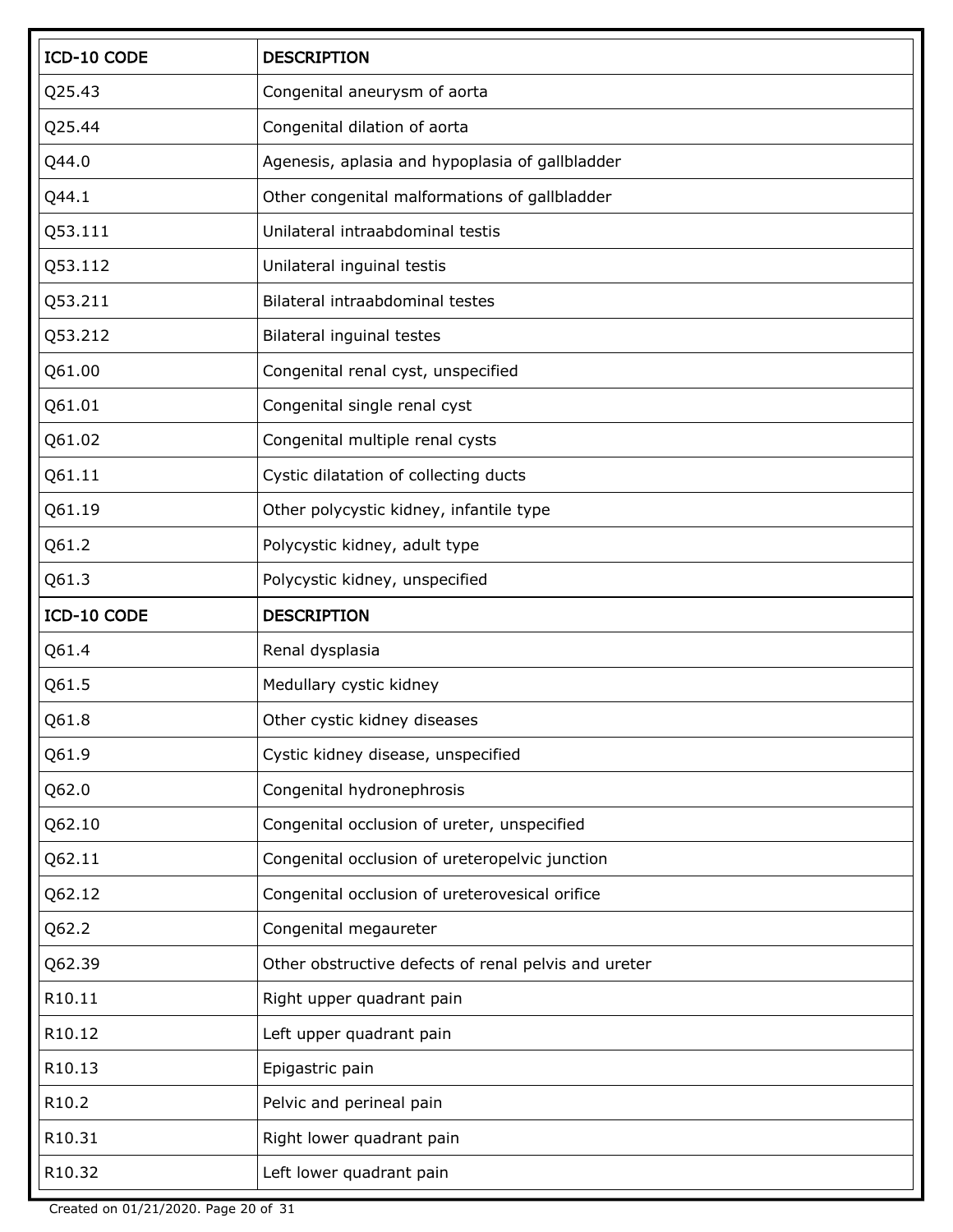| ICD-10 CODE | <b>DESCRIPTION</b>                                                                               |
|-------------|--------------------------------------------------------------------------------------------------|
| R10.33      | Periumbilical pain                                                                               |
| R10.9       | Unspecified abdominal pain                                                                       |
| R31.0       | Gross hematuria                                                                                  |
| R31.1       | Benign essential microscopic hematuria                                                           |
| R31.21      | Asymptomatic microscopic hematuria                                                               |
| R31.29      | Other microscopic hematuria                                                                      |
| R31.9       | Hematuria, unspecified                                                                           |
| R34         | Anuria and oliguria                                                                              |
| R74.0       | Nonspecific elevation of levels of transaminase and lactic acid dehydrogenase [LDH]              |
| R74.8       | Abnormal levels of other serum enzymes                                                           |
| R80.0       | Isolated proteinuria                                                                             |
| R80.1       | Persistent proteinuria, unspecified                                                              |
| R80.3       | Bence Jones proteinuria                                                                          |
| R80.8       | Other proteinuria                                                                                |
| R80.9       | Proteinuria, unspecified                                                                         |
| R82.991     | Hypocitraturia                                                                                   |
| R82.992     | Hyperoxaluria                                                                                    |
| R82.993     | Hyperuricosuria                                                                                  |
| R82.994     | Hypercalciuria                                                                                   |
| R93.41      | Abnormal radiologic findings on diagnostic imaging of renal pelvis, ureter, or bladder           |
| R93.421     | Abnormal radiologic findings on diagnostic imaging of right kidney                               |
| R93.422     | Abnormal radiologic findings on diagnostic imaging of left kidney                                |
| R93.429     | Abnormal radiologic findings on diagnostic imaging of unspecified kidney                         |
| R93.49      | Abnormal radiologic findings on diagnostic imaging of other urinary organs                       |
| R93.5       | Abnormal findings on diagnostic imaging of other abdominal regions, including<br>retroperitoneum |
| R93.811     | Abnormal radiologic findings on diagnostic imaging of right testicle                             |
| R93.812     | Abnormal radiologic findings on diagnostic imaging of left testicle                              |
| R93.813     | Abnormal radiologic findings on diagnostic imaging of testicles, bilateral                       |
| R93.89      | Abnormal findings on diagnostic imaging of other specified body structures                       |
| R94.4       | Abnormal results of kidney function studies                                                      |
| S31.001A    | Unspecified open wound of lower back and pelvis with penetration into                            |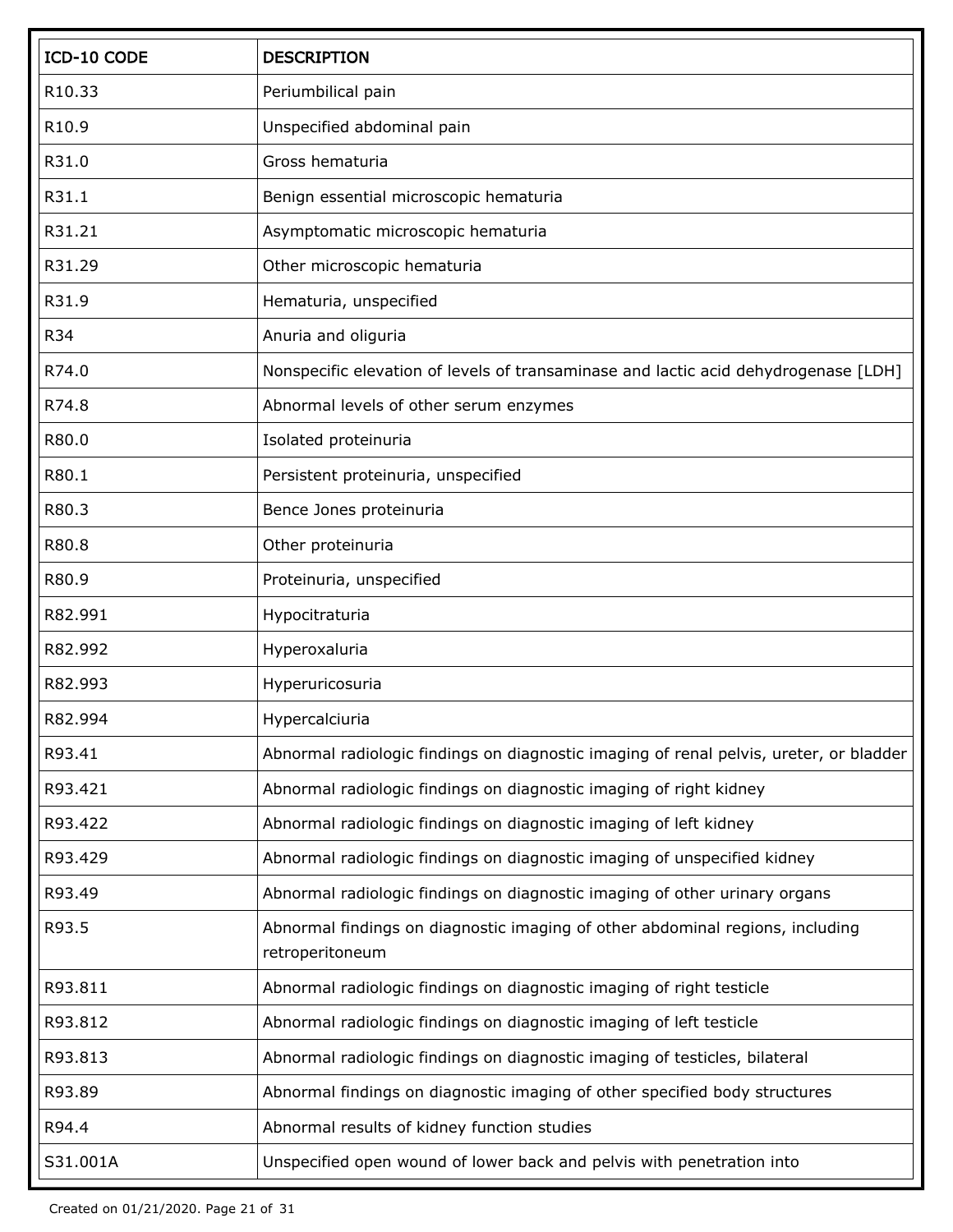| ICD-10 CODE | <b>DESCRIPTION</b>                                                                                             |
|-------------|----------------------------------------------------------------------------------------------------------------|
|             | retroperitoneum, initial encounter                                                                             |
| S31.001D    | Unspecified open wound of lower back and pelvis with penetration into<br>retroperitoneum, subsequent encounter |
| S31.001S    | Unspecified open wound of lower back and pelvis with penetration into<br>retroperitoneum, sequela              |
| S36.892A    | Contusion of other intra-abdominal organs, initial encounter                                                   |
| S36.892D    | Contusion of other intra-abdominal organs, subsequent encounter                                                |
| S36.892S    | Contusion of other intra-abdominal organs, sequela                                                             |
| S36.893A    | Laceration of other intra-abdominal organs, initial encounter                                                  |
| S36.893D    | Laceration of other intra-abdominal organs, subsequent encounter                                               |
| S36.893S    | Laceration of other intra-abdominal organs, sequela                                                            |
| S36.898A    | Other injury of other intra-abdominal organs, initial encounter                                                |
| S36.898D    | Other injury of other intra-abdominal organs, subsequent encounter                                             |
| S36.898S    | Other injury of other intra-abdominal organs, sequela                                                          |
| S37.001A    | Unspecified injury of right kidney, initial encounter                                                          |
| S37.001D    | Unspecified injury of right kidney, subsequent encounter                                                       |
| S37.001S    | Unspecified injury of right kidney, sequela                                                                    |
| S37.002A    | Unspecified injury of left kidney, initial encounter                                                           |
| S37.002D    | Unspecified injury of left kidney, subsequent encounter                                                        |
| S37.002S    | Unspecified injury of left kidney, sequela                                                                     |
| S37.011A    | Minor contusion of right kidney, initial encounter                                                             |
| S37.011D    | Minor contusion of right kidney, subsequent encounter                                                          |
| S37.011S    | Minor contusion of right kidney, sequela                                                                       |
| S37.012A    | Minor contusion of left kidney, initial encounter                                                              |
| S37.012D    | Minor contusion of left kidney, subsequent encounter                                                           |
| S37.012S    | Minor contusion of left kidney, sequela                                                                        |
| S37.021A    | Major contusion of right kidney, initial encounter                                                             |
| S37.021D    | Major contusion of right kidney, subsequent encounter                                                          |
| S37.021S    | Major contusion of right kidney, sequela                                                                       |
| S37.022A    | Major contusion of left kidney, initial encounter                                                              |
| S37.022D    | Major contusion of left kidney, subsequent encounter                                                           |
| S37.022S    | Major contusion of left kidney, sequela                                                                        |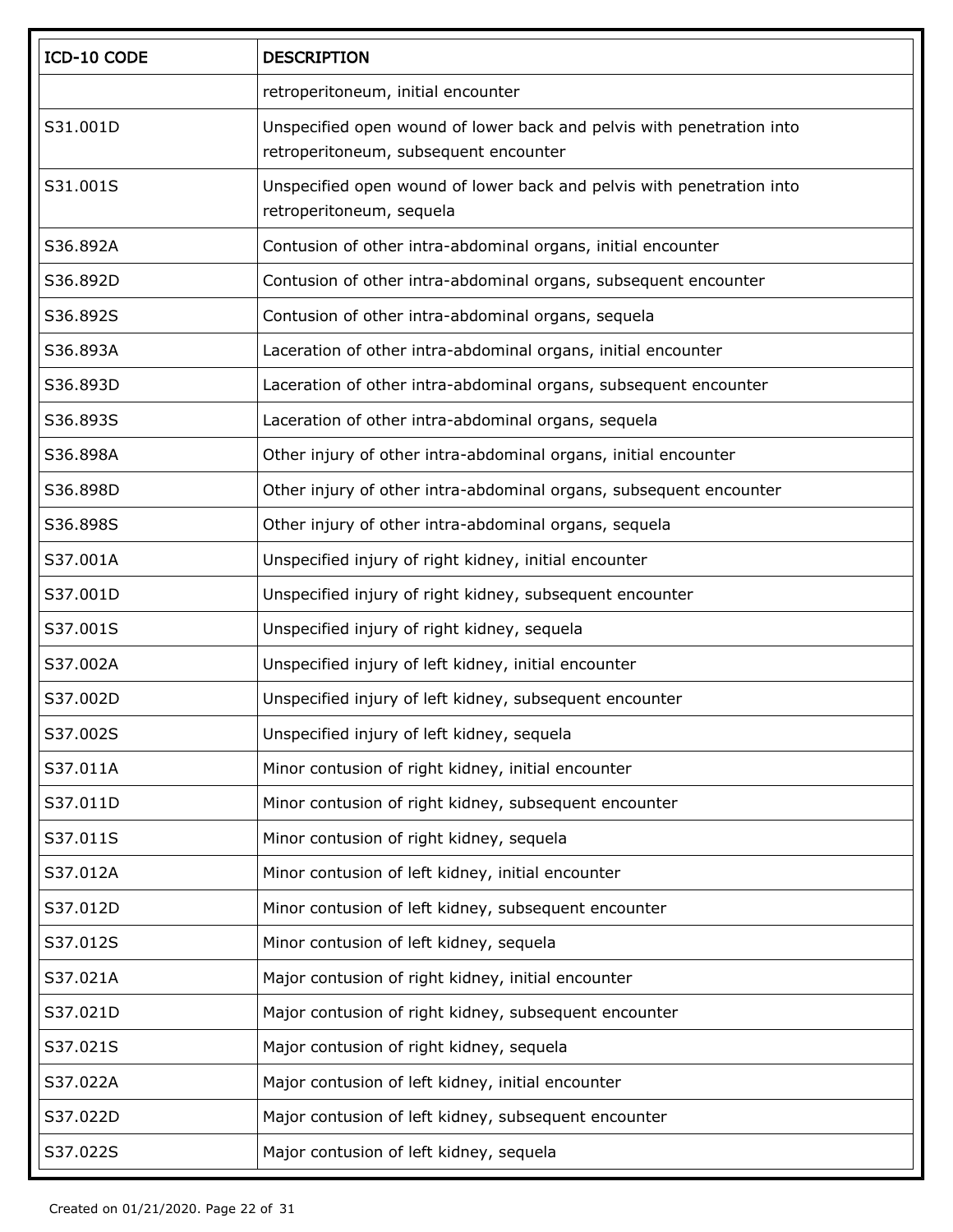| ICD-10 CODE | <b>DESCRIPTION</b>                                                   |
|-------------|----------------------------------------------------------------------|
| S37.031A    | Laceration of right kidney, unspecified degree, initial encounter    |
| S37.031D    | Laceration of right kidney, unspecified degree, subsequent encounter |
| S37.031S    | Laceration of right kidney, unspecified degree, sequela              |
| S37.032A    | Laceration of left kidney, unspecified degree, initial encounter     |
| S37.032D    | Laceration of left kidney, unspecified degree, subsequent encounter  |
| S37.032S    | Laceration of left kidney, unspecified degree, sequela               |
| S37.041A    | Minor laceration of right kidney, initial encounter                  |
| S37.041D    | Minor laceration of right kidney, subsequent encounter               |
| S37.041S    | Minor laceration of right kidney, sequela                            |
| S37.042A    | Minor laceration of left kidney, initial encounter                   |
| S37.042D    | Minor laceration of left kidney, subsequent encounter                |
| S37.042S    | Minor laceration of left kidney, sequela                             |
| S37.051A    | Moderate laceration of right kidney, initial encounter               |
| S37.051D    | Moderate laceration of right kidney, subsequent encounter            |
| S37.051S    | Moderate laceration of right kidney, sequela                         |
| S37.052A    | Moderate laceration of left kidney, initial encounter                |
| S37.052D    | Moderate laceration of left kidney, subsequent encounter             |
| S37.052S    | Moderate laceration of left kidney, sequela                          |
| S37.061A    | Major laceration of right kidney, initial encounter                  |
| S37.061D    | Major laceration of right kidney, subsequent encounter               |
| S37.061S    | Major laceration of right kidney, sequela                            |
| S37.062A    | Major laceration of left kidney, initial encounter                   |
| S37.062D    | Major laceration of left kidney, subsequent encounter                |
| S37.062S    | Major laceration of left kidney, sequela                             |
| ICD-10 CODE | <b>DESCRIPTION</b>                                                   |
| S37.091A    | Other injury of right kidney, initial encounter                      |
| S37.091D    | Other injury of right kidney, subsequent encounter                   |
| S37.091S    | Other injury of right kidney, sequela                                |
| S37.092A    | Other injury of left kidney, initial encounter                       |
| S37.092D    | Other injury of left kidney, subsequent encounter                    |
| S37.092S    | Other injury of left kidney, sequela                                 |
| S37.10XA    | Unspecified injury of ureter, initial encounter                      |

Created on 01/21/2020. Page 23 of 31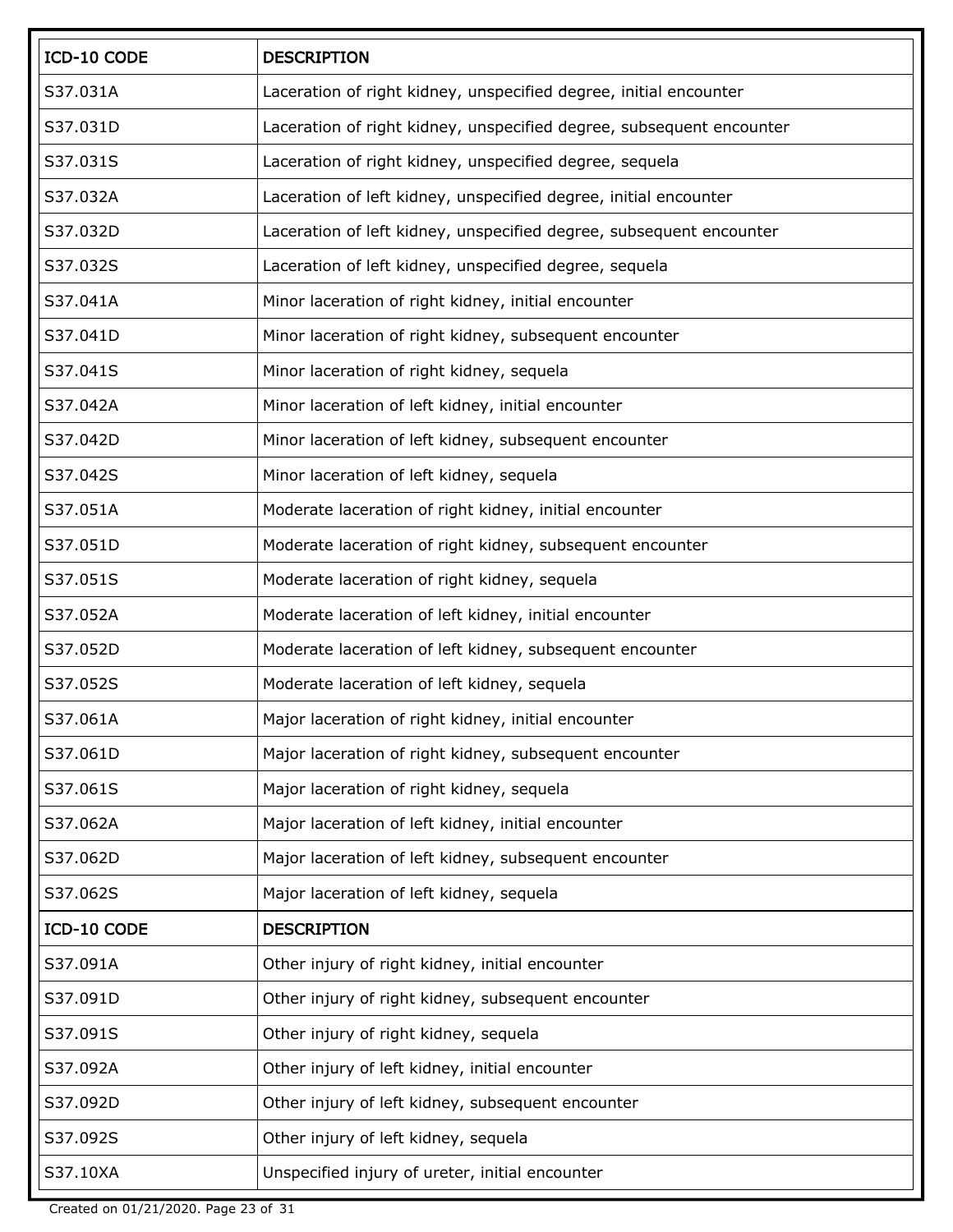| ICD-10 CODE | <b>DESCRIPTION</b>                                  |
|-------------|-----------------------------------------------------|
| S37.10XD    | Unspecified injury of ureter, subsequent encounter  |
| S37.10XS    | Unspecified injury of ureter, sequela               |
| S37.12XA    | Contusion of ureter, initial encounter              |
| S37.12XD    | Contusion of ureter, subsequent encounter           |
| S37.12XS    | Contusion of ureter, sequela                        |
| S37.13XA    | Laceration of ureter, initial encounter             |
| S37.13XD    | Laceration of ureter, subsequent encounter          |
| S37.13XS    | Laceration of ureter, sequela                       |
| S37.19XA    | Other injury of ureter, initial encounter           |
| S37.19XD    | Other injury of ureter, subsequent encounter        |
| S37.19XS    | Other injury of ureter, sequela                     |
| S37.30XA    | Unspecified injury of urethra, initial encounter    |
| S37.30XD    | Unspecified injury of urethra, subsequent encounter |
| S37.30XS    | Unspecified injury of urethra, sequela              |
| S37.32XA    | Contusion of urethra, initial encounter             |
| S37.32XD    | Contusion of urethra, subsequent encounter          |
| S37.32XS    | Contusion of urethra, sequela                       |
| S37.33XA    | Laceration of urethra, initial encounter            |
| S37.33XD    | Laceration of urethra, subsequent encounter         |
| S37.33XS    | Laceration of urethra, sequela                      |
| S37.39XA    | Other injury of urethra, initial encounter          |
| S37.39XD    | Other injury of urethra, subsequent encounter       |
| S37.39XS    | Other injury of urethra, sequela                    |
| S37.812A    | Contusion of adrenal gland, initial encounter       |
| S37.812D    | Contusion of adrenal gland, subsequent encounter    |
| S37.812S    | Contusion of adrenal gland, sequela                 |
| S37.813A    | Laceration of adrenal gland, initial encounter      |
| S37.813D    | Laceration of adrenal gland, subsequent encounter   |
| S37.813S    | Laceration of adrenal gland, sequela                |
| S37.818A    | Other injury of adrenal gland, initial encounter    |
| S37.818D    | Other injury of adrenal gland, subsequent encounter |
| S37.818S    | Other injury of adrenal gland, sequela              |

Created on 01/21/2020. Page 24 of 31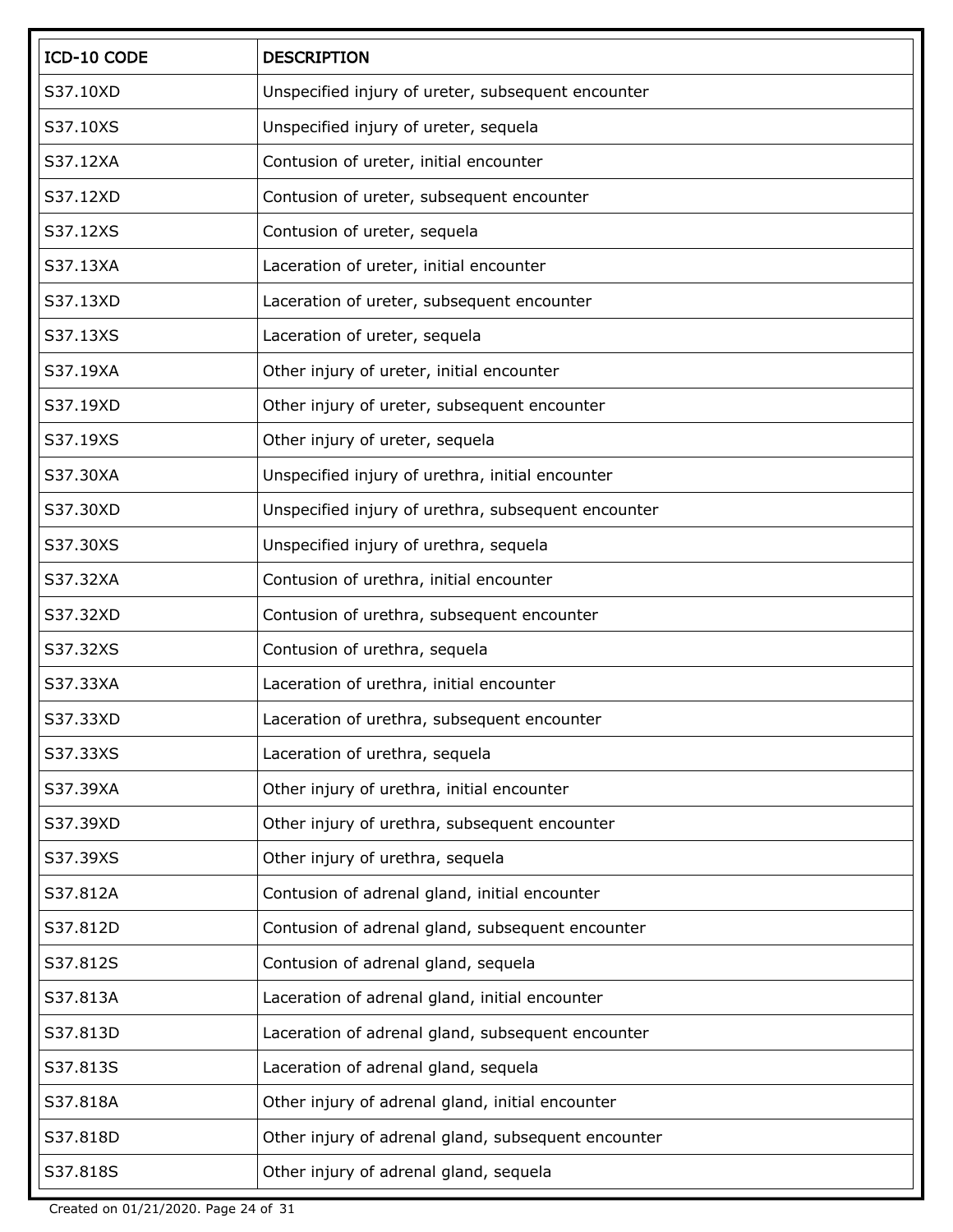| ICD-10 CODE | <b>DESCRIPTION</b>                                                         |
|-------------|----------------------------------------------------------------------------|
| S37.819A    | Unspecified injury of adrenal gland, initial encounter                     |
| S37.819D    | Unspecified injury of adrenal gland, subsequent encounter                  |
| S37.819S    | Unspecified injury of adrenal gland, sequela                               |
| S37.892A    | Contusion of other urinary and pelvic organ, initial encounter             |
| S37.892D    | Contusion of other urinary and pelvic organ, subsequent encounter          |
| S37.892S    | Contusion of other urinary and pelvic organ, sequela                       |
| S37.893A    | Laceration of other urinary and pelvic organ, initial encounter            |
| S37.893D    | Laceration of other urinary and pelvic organ, subsequent encounter         |
| S37.893S    | Laceration of other urinary and pelvic organ, sequela                      |
| S37.898A    | Other injury of other urinary and pelvic organ, initial encounter          |
| S37.898D    | Other injury of other urinary and pelvic organ, subsequent encounter       |
| S37.898S    | Other injury of other urinary and pelvic organ, sequela                    |
| S37.899A    | Unspecified injury of other urinary and pelvic organ, initial encounter    |
| S37.899D    | Unspecified injury of other urinary and pelvic organ, subsequent encounter |
| S37.899S    | Unspecified injury of other urinary and pelvic organ, sequela              |
| S39.81XA    | Other specified injuries of abdomen, initial encounter                     |
| S39.81XD    | Other specified injuries of abdomen, subsequent encounter                  |
| S39.81XS    | Other specified injuries of abdomen, sequela                               |
| S39.82XA    | Other specified injuries of lower back, initial encounter                  |
| S39.82XD    | Other specified injuries of lower back, subsequent encounter               |
| S39.82XS    | Other specified injuries of lower back, sequela                            |
| T79.5XXA    | Traumatic anuria, initial encounter                                        |
| T79.5XXD    | Traumatic anuria, subsequent encounter                                     |
| T79.5XXS    | Traumatic anuria, sequela                                                  |
| T79.A3XA    | Traumatic compartment syndrome of abdomen, initial encounter               |
| T79.A3XD    | Traumatic compartment syndrome of abdomen, subsequent encounter            |
| T79.A3XS    | Traumatic compartment syndrome of abdomen, sequela                         |
| T81.10XA    | Postprocedural shock unspecified, initial encounter                        |
| T81.10XD    | Postprocedural shock unspecified, subsequent encounter                     |
| T81.10XS    | Postprocedural shock unspecified, sequela                                  |
| T81.12XA    | Postprocedural septic shock, initial encounter                             |
| T81.12XD    | Postprocedural septic shock, subsequent encounter                          |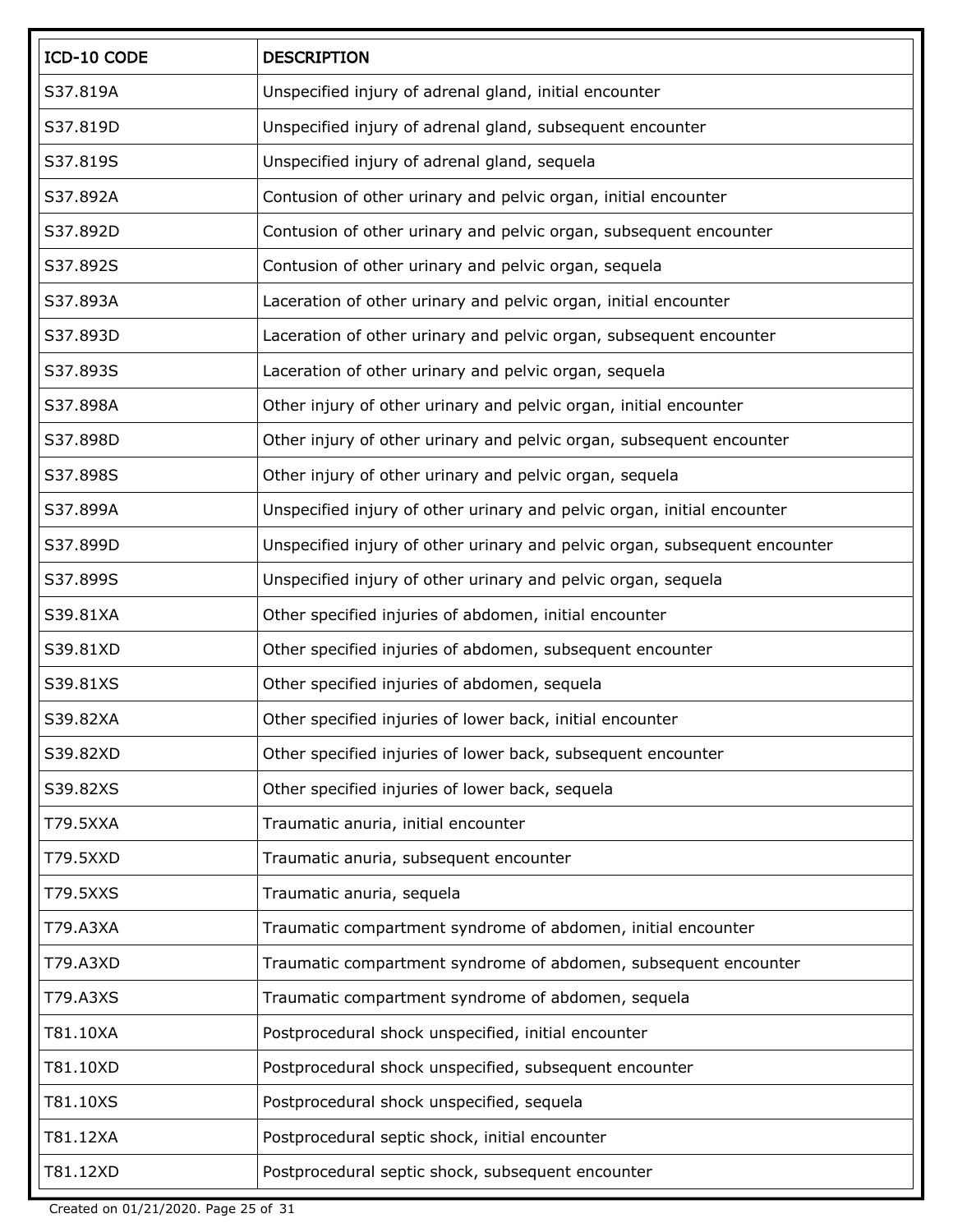| ICD-10 CODE | <b>DESCRIPTION</b>                                                                             |
|-------------|------------------------------------------------------------------------------------------------|
| T81.12XS    | Postprocedural septic shock, sequela                                                           |
| T81.19XA    | Other postprocedural shock, initial encounter                                                  |
| T81.19XD    | Other postprocedural shock, subsequent encounter                                               |
| T81.19XS    | Other postprocedural shock, sequela                                                            |
| T81.40XA    | Infection following a procedure, unspecified, initial encounter                                |
| T81.40XD    | Infection following a procedure, unspecified, subsequent encounter                             |
| T81.40XS    | Infection following a procedure, unspecified, sequela                                          |
| T81.41XA    | Infection following a procedure, superficial incisional surgical site, initial encounter       |
| T81.41XD    | Infection following a procedure, superficial incisional surgical site, subsequent<br>encounter |
| T81.41XS    | Infection following a procedure, superficial incisional surgical site, sequela                 |
| T81.42XA    | Infection following a procedure, deep incisional surgical site, initial encounter              |
| T81.42XD    | Infection following a procedure, deep incisional surgical site, subsequent encounter           |
| T81.42XS    | Infection following a procedure, deep incisional surgical site, sequela                        |
| T81.43XA    | Infection following a procedure, organ and space surgical site, initial encounter              |
| T81.43XD    | Infection following a procedure, organ and space surgical site, subsequent<br>encounter        |
| T81.43XS    | Infection following a procedure, organ and space surgical site, sequela                        |
| T81.44XA    | Sepsis following a procedure, initial encounter                                                |
| T81.44XD    | Sepsis following a procedure, subsequent encounter                                             |
| T81.44XS    | Sepsis following a procedure, sequela                                                          |
| T81.49XA    | Infection following a procedure, other surgical site, initial encounter                        |
| T81.49XD    | Infection following a procedure, other surgical site, subsequent encounter                     |
| T81.49XS    | Infection following a procedure, other surgical site, sequela                                  |
| T82.318A    | Breakdown (mechanical) of other vascular grafts, initial encounter                             |
| T82.318D    | Breakdown (mechanical) of other vascular grafts, subsequent encounter                          |
| T82.318S    | Breakdown (mechanical) of other vascular grafts, sequela                                       |
| T82.328A    | Displacement of other vascular grafts, initial encounter                                       |
| T82.328D    | Displacement of other vascular grafts, subsequent encounter                                    |
| T82.328S    | Displacement of other vascular grafts, sequela                                                 |
| T82.338A    | Leakage of other vascular grafts, initial encounter                                            |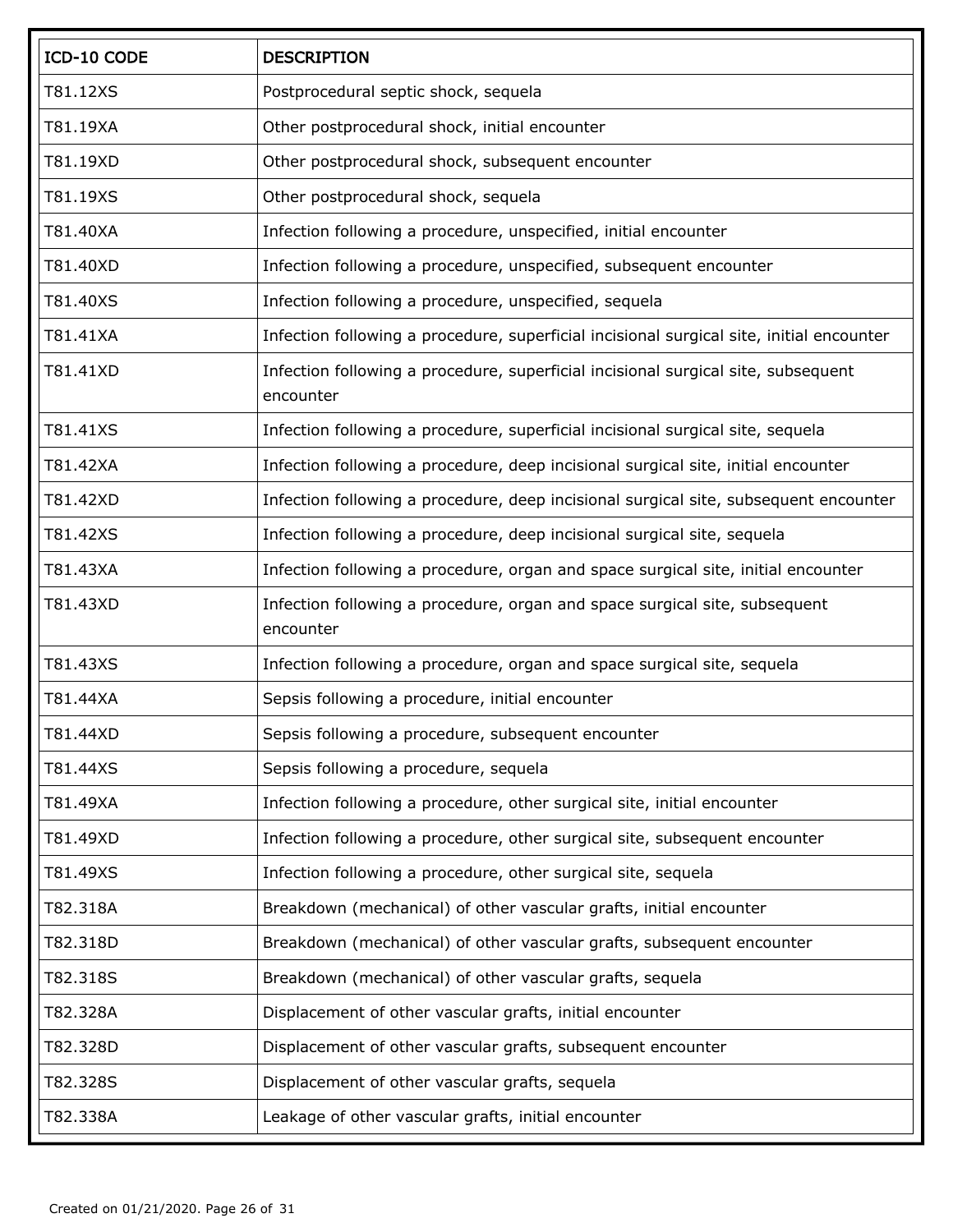| ICD-10 CODE | <b>DESCRIPTION</b>                                                                                  |
|-------------|-----------------------------------------------------------------------------------------------------|
| T82.338D    | Leakage of other vascular grafts, subsequent encounter                                              |
| T82.338S    | Leakage of other vascular grafts, sequela                                                           |
| T82.398A    | Other mechanical complication of other vascular grafts, initial encounter                           |
| T82.398D    | Other mechanical complication of other vascular grafts, subsequent encounter                        |
| T82.398S    | Other mechanical complication of other vascular grafts, sequela                                     |
| T83.011A    | Breakdown (mechanical) of indwelling urethral catheter, initial encounter                           |
| T83.011D    | Breakdown (mechanical) of indwelling urethral catheter, subsequent encounter                        |
| T83.011S    | Breakdown (mechanical) of indwelling urethral catheter, sequela                                     |
| T83.012A    | Breakdown (mechanical) of nephrostomy catheter, initial encounter                                   |
| T83.012D    | Breakdown (mechanical) of nephrostomy catheter, subsequent encounter                                |
| T83.012S    | Breakdown (mechanical) of nephrostomy catheter, sequela                                             |
| T83.021A    | Displacement of indwelling urethral catheter, initial encounter                                     |
| T83.021D    | Displacement of indwelling urethral catheter, subsequent encounter                                  |
| T83.021S    | Displacement of indwelling urethral catheter, sequela                                               |
| T83.022A    | Displacement of nephrostomy catheter, initial encounter                                             |
| T83.022D    | Displacement of nephrostomy catheter, subsequent encounter                                          |
| T83.022S    | Displacement of nephrostomy catheter, sequela                                                       |
| T83.032A    | Leakage of nephrostomy catheter, initial encounter                                                  |
| T83.032D    | Leakage of nephrostomy catheter, subsequent encounter                                               |
| T83.032S    | Leakage of nephrostomy catheter, sequela                                                            |
| T83.512A    | Infection and inflammatory reaction due to nephrostomy catheter, initial encounter                  |
| T83.512D    | Infection and inflammatory reaction due to nephrostomy catheter, subsequent<br>encounter            |
| T83.512S    | Infection and inflammatory reaction due to nephrostomy catheter, sequela                            |
| T83.592A    | Infection and inflammatory reaction due to indwelling ureteral stent, initial<br>encounter          |
| T83.592D    | Infection and inflammatory reaction due to indwelling ureteral stent, subsequent<br>encounter       |
| T83.592S    | Infection and inflammatory reaction due to indwelling ureteral stent, sequela                       |
| T83.714A    | Erosion of implanted ureteral bulking agent to surrounding organ or tissue, initial<br>encounter    |
| T83.714D    | Erosion of implanted ureteral bulking agent to surrounding organ or tissue,<br>subsequent encounter |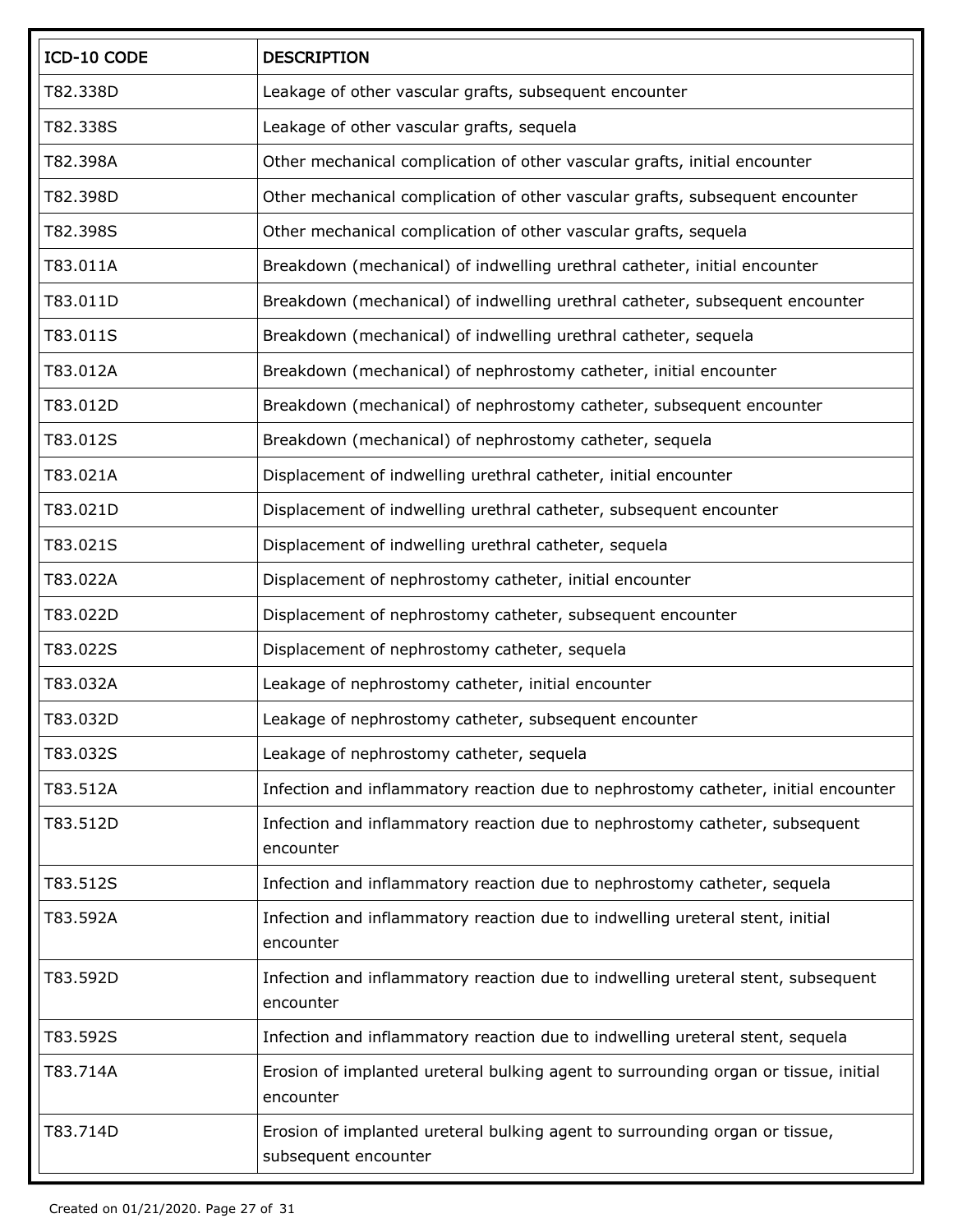| ICD-10 CODE | <b>DESCRIPTION</b>                                                                  |
|-------------|-------------------------------------------------------------------------------------|
| T83.714S    | Erosion of implanted ureteral bulking agent to surrounding organ or tissue, sequela |
| T83.722A    | Exposure of implanted urethral mesh into urethra, initial encounter                 |
| T83.722D    | Exposure of implanted urethral mesh into urethra, subsequent encounter              |
| T83.722S    | Exposure of implanted urethral mesh into urethra, sequela                           |
| T83.723A    | Exposure of implanted urethral bulking agent into urethra, initial encounter        |
| T83.723D    | Exposure of implanted urethral bulking agent into urethra, subsequent encounter     |
| T83.723S    | Exposure of implanted urethral bulking agent into urethra, sequela                  |
| T83.724A    | Exposure of implanted ureteral bulking agent into ureter, initial encounter         |
| T83.724D    | Exposure of implanted ureteral bulking agent into ureter, subsequent encounter      |
| T83.724S    | Exposure of implanted ureteral bulking agent into ureter, sequela                   |
| T86.10      | Unspecified complication of kidney transplant                                       |
| T86.11      | Kidney transplant rejection                                                         |
| T86.12      | Kidney transplant failure                                                           |
| T86.13      | Kidney transplant infection                                                         |
| T86.19      | Other complication of kidney transplant                                             |
| T86.890     | Other transplanted tissue rejection                                                 |
| T86.891     | Other transplanted tissue failure                                                   |
| T86.892     | Other transplanted tissue infection                                                 |
| T86.898     | Other complications of other transplanted tissue                                    |
| T86.899     | Unspecified complication of other transplanted tissue                               |
| Z48.22      | Encounter for aftercare following kidney transplant                                 |
| Z85.51      | Personal history of malignant neoplasm of bladder                                   |
| Z85.520     | Personal history of malignant carcinoid tumor of kidney                             |
| Z85.528     | Personal history of other malignant neoplasm of kidney                              |
| Z85.821     | Personal history of Merkel cell carcinoma                                           |
| Z94.0       | Kidney transplant status                                                            |

### **ICD-10 Codes that DO NOT Support Medical Necessity**

N/A

## **Additional ICD-10 Information**

N/A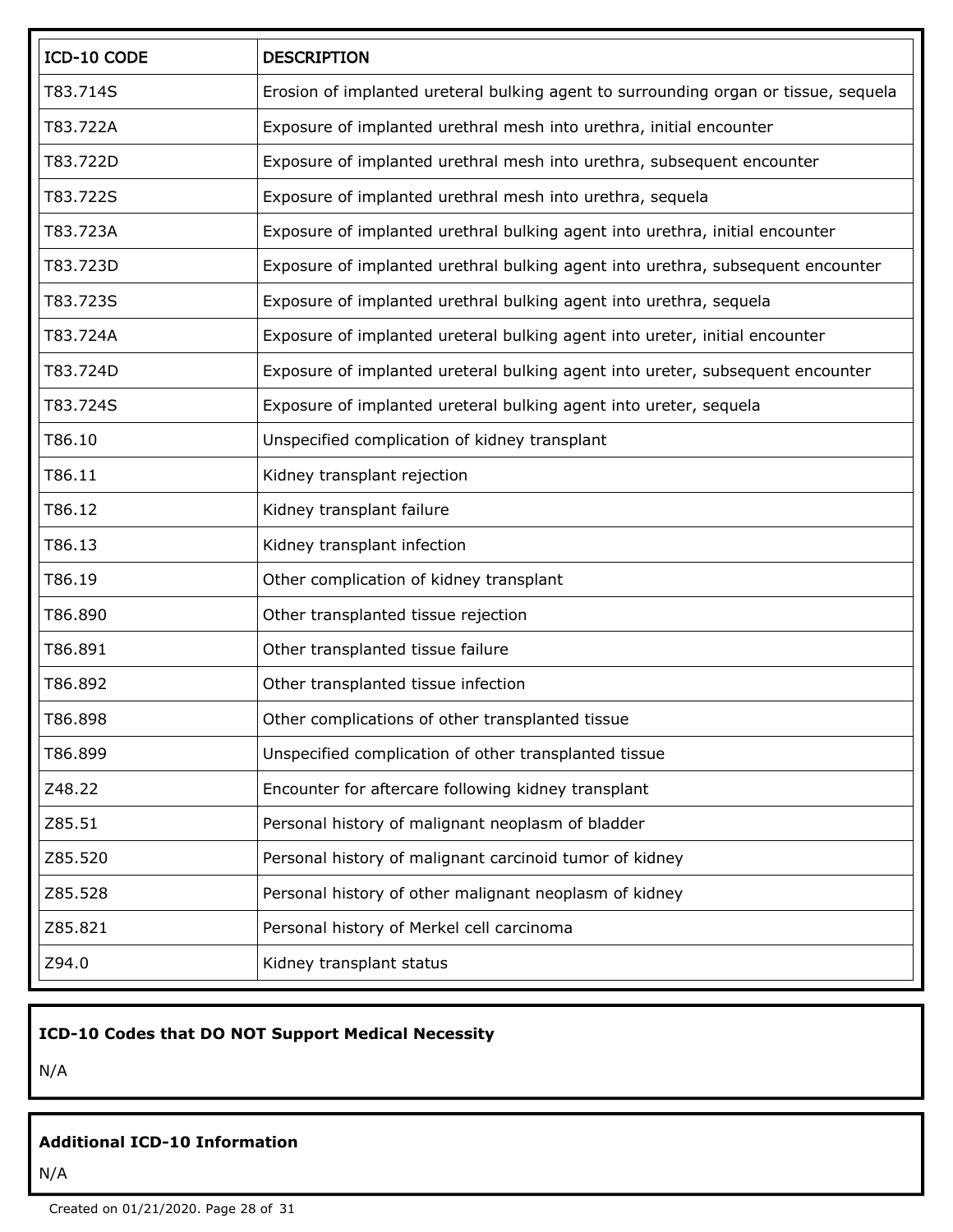#### **Bill Type Codes:**

Contractors may specify Bill Types to help providers identify those Bill Types typically used to report this service. Absence of a Bill Type does not guarantee that the policy does not apply to that Bill Type.Complete absence of all Bill Types indicates that coverage is not influenced by Bill Type and the policy should be assumed to apply equally to all claims.

N/A

#### **Revenue Codes:**

Contractors may specify Revenue Codes to help providers identify those Revenue Codes typically used to report this service. In most instances Revenue Codes are purely advisory. Unless specified in the policy, services reported under other Revenue Codes are equally subject to this coverage determination. Complete absence of all Revenue Codes indicates that coverage is not influenced by Revenue Code and the policy should be assumed to apply equally to all Revenue Codes.

N/A

#### **Other Coding Information**

N/A

# **Revision History Information**

| <b>REVISION</b><br><b>HISTORY</b><br><b>DATE</b> | <b>REVISION</b><br><b>HISTORY</b><br><b>NUMBER</b> | <b>REVISION HISTORY EXPLANATION</b>                                                                                                                                                                                                                                                              |
|--------------------------------------------------|----------------------------------------------------|--------------------------------------------------------------------------------------------------------------------------------------------------------------------------------------------------------------------------------------------------------------------------------------------------|
| 12/09/2019                                       | R <sub>9</sub>                                     | Under Covered ICD-10 Codes Group 1: Codes added ICD-10 code Z85.51.                                                                                                                                                                                                                              |
| 10/01/2019                                       | R <sub>8</sub>                                     | Under Covered ICD-10 Codes Group 1: Codes the code description for R82.993<br>was revised. This revision is due to the Annual ICD-10 Updates and becomes<br>effective on 10/1/2019.                                                                                                              |
| 09/07/2019                                       | R7                                                 | Under CPT/HCPCS Codes Group 1: Paragraph added "This article does not address<br>diagnosis coding for these 3 CPT $^{(8)}$ codes." Under Group 1: Codes removed CPT $^{(8)}$ codes<br>76700, 76705 and 76706. Under Covered ICD-10 Codes Group 1: Codes added ICD-<br>10 codes R10.13 and R10.9. |
| 06/13/2019                                       | R <sub>6</sub>                                     | All coding located in the <b>Coding Information</b> section has been removed from the                                                                                                                                                                                                            |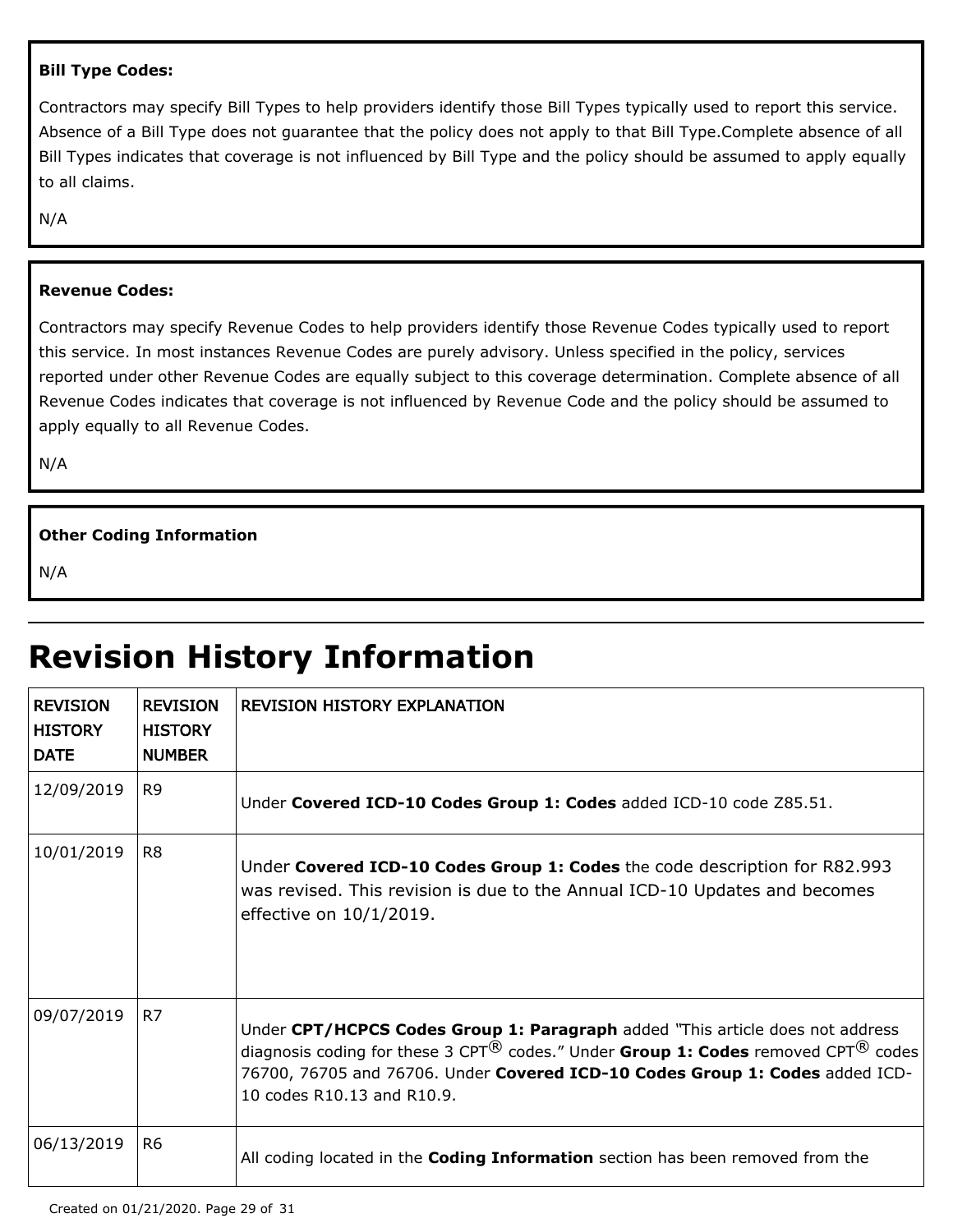| <b>REVISION</b><br><b>HISTORY</b><br><b>DATE</b> | <b>REVISION</b><br><b>HISTORY</b><br><b>NUMBER</b> | <b>REVISION HISTORY EXPLANATION</b>                                                                                                                                                                                                                                                                                                                                                                                                                                                                                                                                                                                                                                                                                                                                                                                                                                                                                  |
|--------------------------------------------------|----------------------------------------------------|----------------------------------------------------------------------------------------------------------------------------------------------------------------------------------------------------------------------------------------------------------------------------------------------------------------------------------------------------------------------------------------------------------------------------------------------------------------------------------------------------------------------------------------------------------------------------------------------------------------------------------------------------------------------------------------------------------------------------------------------------------------------------------------------------------------------------------------------------------------------------------------------------------------------|
|                                                  |                                                    | related Retroperitoneal Ultrasound L34577 LCD and added to this article. Under Article<br>Title changed title to Billing and Coding: Retroperitoneal Ultrasound. Under Article<br>Text added the first paragraph verbiage "The information in this article contains billing,<br>coding or other guidelines that complement the Local Coverage Determination (LCD) for<br>Retroperitoneal Ultrasound L34577", added the "Utilization Guidelines" subheading and<br>the corresponding verbiage "If the physical exam has primary findings for the<br>involvement of non-retroperitoneal structures/organs (gallbladder, liver, spleen,<br>common bile duct, etc.), even though it may be necessary to visualize retroperitoneal<br>structures in the course of the procedure, a full abdominal US would be required in most<br>cases to be diagnostic, and that is the procedure that should be performed and billed". |
| 02/26/2018                                       | R <sub>5</sub>                                     | The Jurisdiction "J" Part B Contracts for Alabama (10112), Georgia (10212) and<br>Tennessee (10312) are now being serviced by Palmetto GBA. The notice period for this<br>article begins on $12/14/17$ and ends on $02/25/18$ . Effective $02/26/18$ , these three<br>contract numbers are being added to this article. No coverage, coding or other<br>substantive changes (beyond the addition of the 3 Part B contract numbers) have been<br>completed in this revision.                                                                                                                                                                                                                                                                                                                                                                                                                                          |
| 01/29/2018                                       | R4                                                 | The Jurisdiction "J" Part A Contracts for Alabama (10111), Georgia (10211) and<br>Tennessee (10311) are now being serviced by Palmetto GBA. The notice period for this<br>article begins on 12/14/17 and ends on 01/28/18. Effective 01/29/18, these three<br>contract numbers are being added to this article. No coverage, coding or other<br>substantive changes (beyond the addition of the 3 Part A contract numbers) have been<br>completed in this revision.                                                                                                                                                                                                                                                                                                                                                                                                                                                  |
| 07/06/2017                                       | R <sub>3</sub>                                     | Revisions were made to the Retroperitoneal Ultrasound Coding and Billing Article<br>A55336. Under Associated Contract Numbers added the contractor numbers for<br>Part B as they were inadvertently omitted from this A/B MAC article.                                                                                                                                                                                                                                                                                                                                                                                                                                                                                                                                                                                                                                                                               |
| 03/16/2017                                       | R <sub>2</sub>                                     | Under Article Text and CPT/HCPCS Codes Group 1: Paragraph (first sentence)<br>added an asterisk to CPT code 76706. Under CPT/HCPCS Codes Group 1: Paragraph<br>the following verbiage was added as an explanation for the asterisk, "*Note: Please<br>refer to the Once in a Lifetime Abdominal Aortic Aneurysm (AAA) Screening<br>Article A55071 for additional requirements for billing CPT code 76706."                                                                                                                                                                                                                                                                                                                                                                                                                                                                                                           |
| 01/01/2017                                       | R1                                                 | Added CPT code 76706 to Article Text, CPT/HCPCS Codes Group 1: Paragraph and<br>CPT/HCPCS Codes Group 1: Codes section. This revision is due to the 2017 Annual<br>CPT/HCPCS Code Update and becomes effective 1/1/17.                                                                                                                                                                                                                                                                                                                                                                                                                                                                                                                                                                                                                                                                                               |

# **Associated Documents**